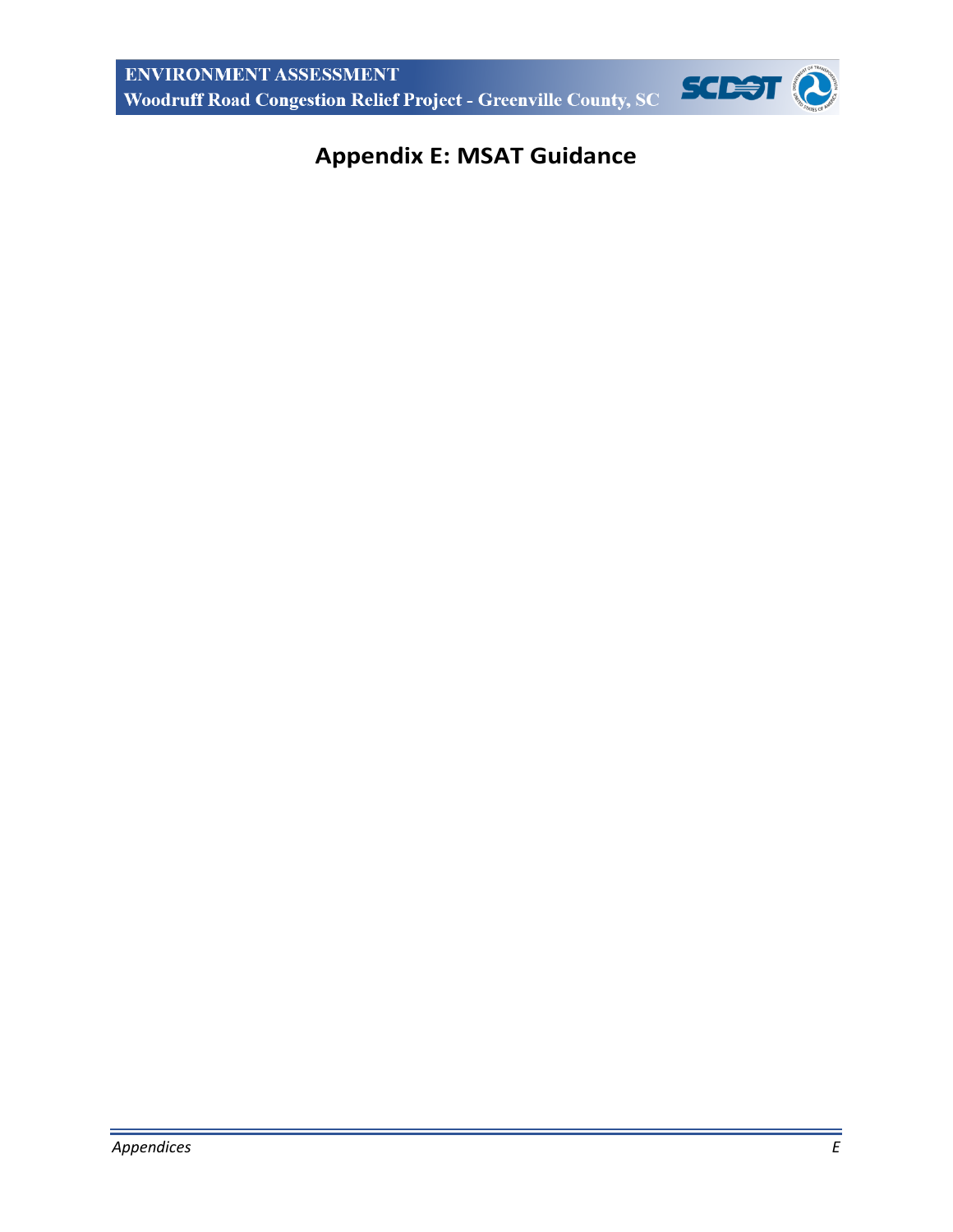

# Memorandum

# **SENT VIA ELECTRONIC MAIL**

Subject: **INFORMATION:** Updated Interim Guidance on Mobile Source Air Toxic Analysis in NEPA Documents */S/Original signed by* From: Emily Biondi In Reply Refer To: Acting Director, Office of Natural

Environment

Date: October 18, 2016

HEPN-10

To: Division Administrators Federal Lands Highway Division Engineers

#### **PURPOSE**

The purpose of this memorandum is to update the December 2012, Interim Guidance that advised Federal Highway (FHWA) Division Offices on when and how to analyze Mobile Source Air Toxics (MSAT) within the National Environmental Policy Act (NEPA) review process for proposed highway projects.

This update was prompted by recent changes in the emissions model required for conducting emissions analysis. In 2014, the U.S. Environmental Protection Agency (EPA) [released](https://www.gpo.gov/fdsys/pkg/FR-2014-10-07/pdf/2014-23258.pdf)  [MOVES2014,](https://www.gpo.gov/fdsys/pkg/FR-2014-10-07/pdf/2014-23258.pdf)<sup>[1](#page-1-0)</sup> the latest major update of the Motor Vehicle Emissions Simulator (MOVES) vehicle emissions model, and started a 2-year grace period to phase in the requirement of using MOVES2014 for transportation conformity analysis. Beginning October 7, 2016, project sponsors should use MOVES[2](#page-1-1)014 (or minor revisions such as  $\frac{MOVES2014a}{\pi}$ <sup>2</sup> which is the most recent version of MOVES released by EPA) to conduct emissions analysis for both transportation conformity determinations and for NEPA purposes.

This Updated Interim Guidance incorporates new analysis conducted using MOVES2014a. Based on FHWA's analysis using MOVES2014a, diesel particulate matter (diesel PM) remains the dominant MSAT of concern for highway projects. We have also provided an update on the status of scientific research on air toxics. This Updated Interim Guidance supersedes the December 2012 Interim Guidance and should be referenced in NEPA documentation.

<span id="page-1-0"></span> $<sup>1</sup>$  Federal Register, Vol. 79, No. 194, page 60343, October 7, 2014.</sup>

Available at: <https://www.gpo.gov/fdsys/pkg/FR-2014-10-07/pdf/2014-23258.pdf>

<span id="page-1-1"></span><sup>&</sup>lt;sup>2</sup> <https://www.epa.gov/moves/moves2014a-latest-version-motor-vehicle-emission-simulator-moves>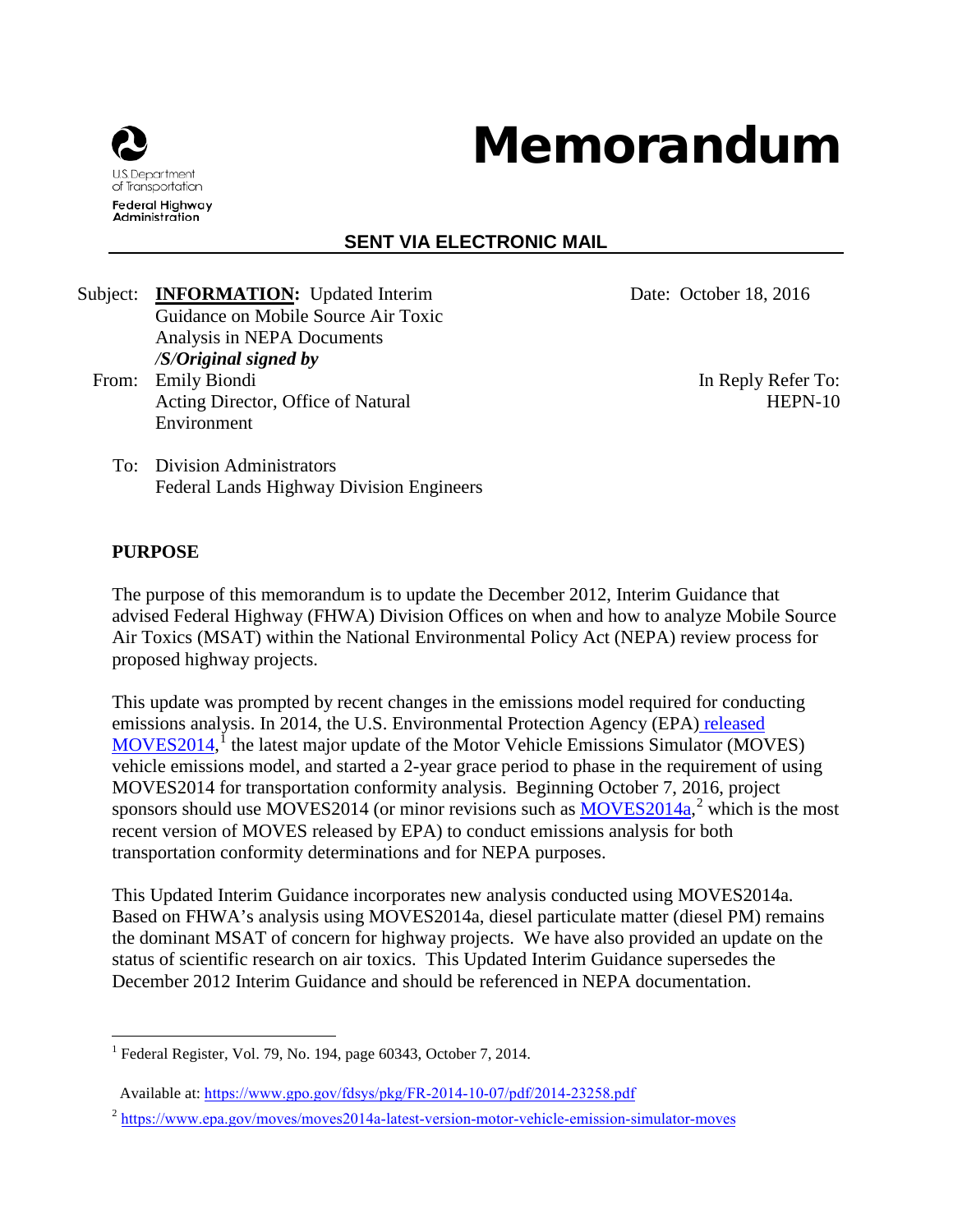#### **BACKGROUND**

Controlling air toxic emissions became a national priority with the passage of the Clean Air Act Amendments (CAAA) of 1990, whereby Congress mandated that the U.S. Environmental Protection Agency (EPA) regulate 188 air toxics, also known as hazardous air pollutants. The EPA assessed this expansive list in its rule on the Control of Hazardous Air Pollutants from Mobile Sources (Federal Register, Vol. 72, No. 37, page 8430, February 26, 2007), and identified a group of 93 compounds emitted from mobile sources that are part of EPA's [Integrated Risk Information System](https://www.epa.gov/iris) (IRIS).<sup>[3](#page-2-0)</sup> In addition, EPA identified nine compounds with significant contributions from mobile sources that are among the national and regional-scale cancer risk drivers or contributors and non-cancer hazard contributors from the [2011 National](https://www.epa.gov/national-air-toxics-assessment)  [Air Toxics](https://www.epa.gov/national-air-toxics-assessment) Assessment (NATA).<sup>[4](#page-2-1)</sup> These are 1,3-butadiene, acetaldehyde, acrolein, benzene, *diesel particulate matter (diesel PM), ethylbenzene, formaldehyde, naphthalene, and polycyclic organic matter.* While FHWA considers these the priority mobile source air toxics, the list is subject to change and may be adjusted in consideration of future EPA rules.

#### **Motor Vehicle Emissions Simulator (MOVES)**

According to EPA, MOVES2014 is a major revision to MOVES2010 and improves upon it in many respects. MOVES2014 includes new data, new emissions standards, and new functional improvements and features. It incorporates substantial new data for emissions, fleet, and activity developed since the release of MOVES2010. These new emissions data are for light- and heavyduty vehicles, exhaust and evaporative emissions, and fuel effects. MOVES2014 also adds updated vehicle sales, population, age distribution, and vehicle miles travelled (VMT) data. MOVES2014 incorporates the effects of three new Federal emissions standard rules not included in MOVES2010. These new standards are all expected to impact MSAT emissions and include Tier 3 emissions and fuel standards starting in 2017 (79 FR 60344), heavy-duty greenhouse gas regulations that phase in during model years 2014-2018 (79 FR 60344), and the second phase of light duty greenhouse gas regulations that phase in during model years 2017-2025 (79 FR 60344). Since the release of MOVES2014, EPA has released MOVES2014a. In the November 201[5](#page-2-2) MOVES 2014a Questions and Answers Guide,<sup>5</sup> EPA states that for on-road emissions, MOVES2014a adds new options requested by users for the input of local VMT, includes minor updates to the default fuel tables, and corrects an error in MOVES2014 brake wear emissions. The change in brake wear emissions results in small decreases in PM emissions, while emissions for other criteria pollutants remain essentially the same as MOVES2014.

Using EPA's MOVES2014a model, as shown in Figure 1, FHWA estimates that even if VMT increases by 45 percent from 2010 to 2050 as forecast, a combined reduction of 91 percent in the total annual emissions for the priority MSAT is projected for the same time period.

<span id="page-2-0"></span><sup>&</sup>lt;sup>3</sup> <https://www.epa.gov/iris>

<span id="page-2-1"></span><sup>&</sup>lt;sup>4</sup> https://www.epa.gov/national-air-toxics-assessment

<span id="page-2-2"></span><sup>&</sup>lt;sup>5</sup> [https://www.epa.gov/moves/moves2014a-latest-version-motor-vehicle](https://www.epa.gov/moves/moves2014a-latest-version-motor-vehicle-emission-simulator-moves)-emission-simulator-moves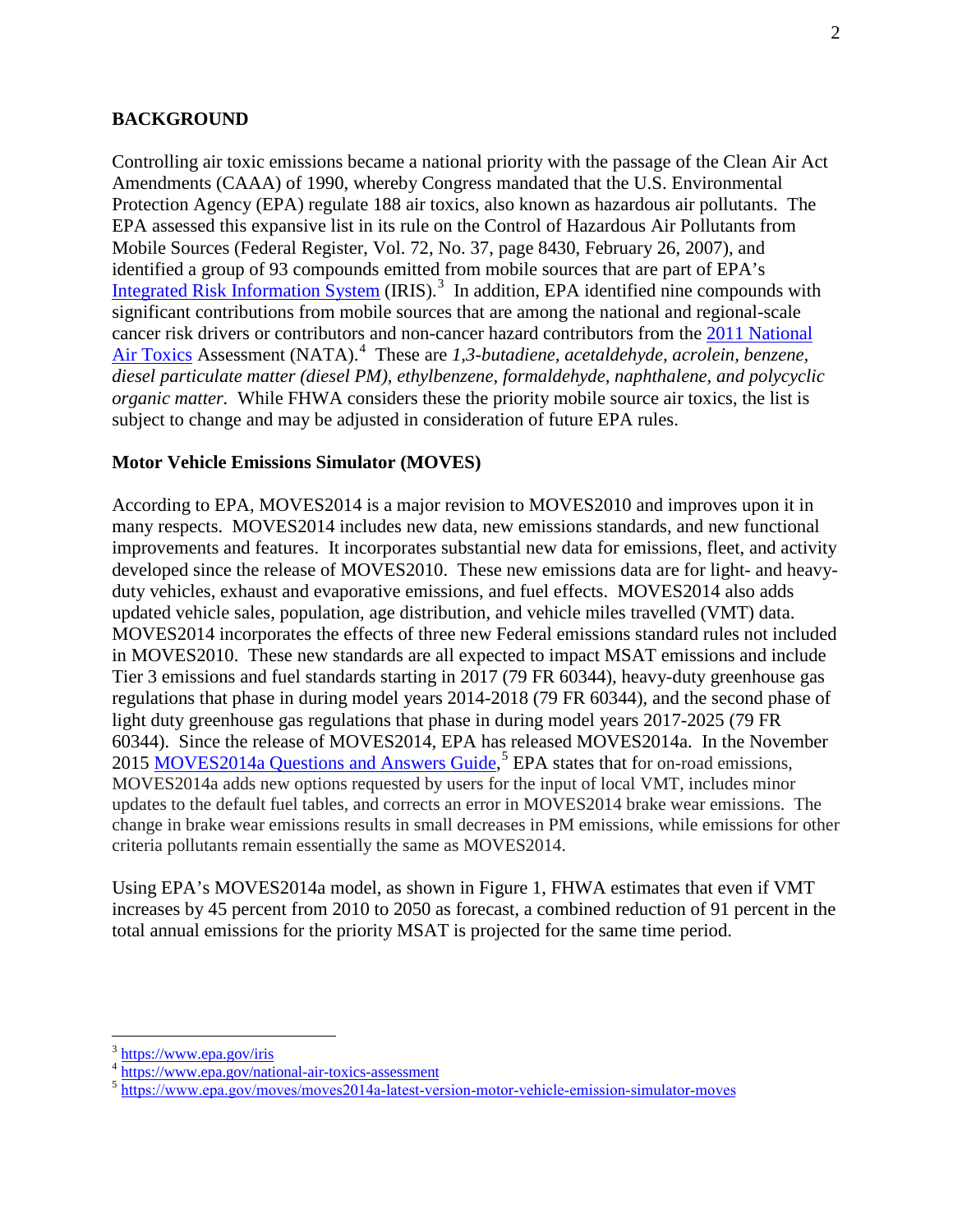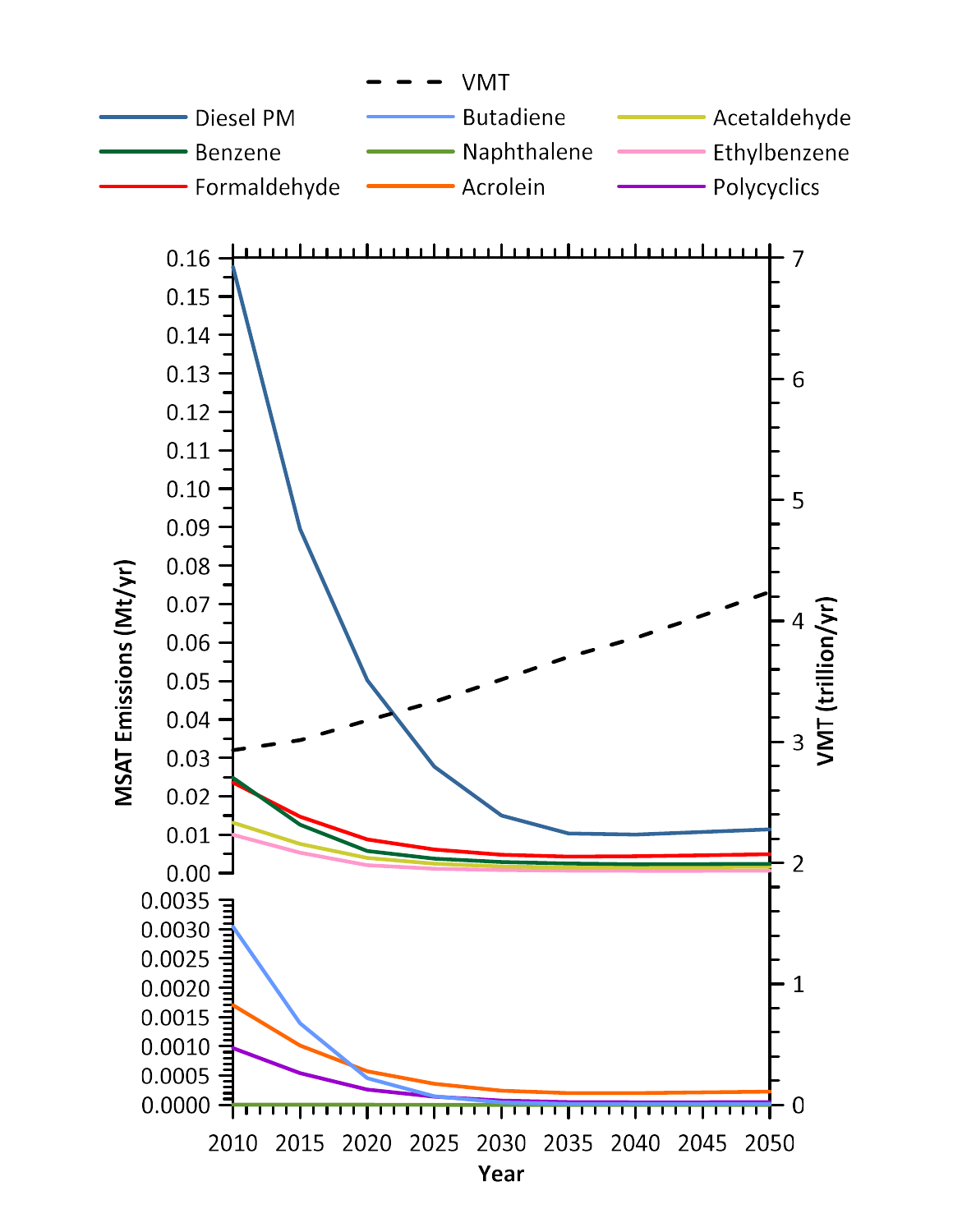Diesel PM is the dominant component of MSAT emissions, making up 50 to 70 percent of all priority MSAT pollutants by mass, depending on calendar year. Users of MOVES2014a will notice some differences in emissions compared with MOVES2010b. MOVES2014a is based on updated data on some emissions and pollutant processes compared to MOVES2010b, and also reflects the latest Federal emissions standards in place at the time of its release. In addition, MOVES2014a emissions forecasts are based on lower VMT projections than MOVES2010b, consistent with recent trends suggesting reduced nationwide VMT growth compared to historical trends.

#### **MSAT Research**

Air toxics analysis is a continuing area of research. While much work has been done to assess the overall health risk of air toxics, many questions remain unanswered. In particular, the tools and techniques for assessing project-specific health outcomes as a result of lifetime MSAT exposure remain limited. These limitations impede the ability to evaluate how potential public health risks posed by MSAT exposure should be factored into project-level decision-making within the context of NEPA.

Nonetheless, air toxics concerns continue to arise on highway projects during the NEPA process. Even as the science emerges, the public and other agencies expect FHWA to address MSAT impacts in its environmental documents. The FHWA, EPA, the Health Effects Institute, and others have funded and conducted research studies to try to more clearly define potential risks from MSAT emissions associated with highway projects. The FHWA will continue to monitor the developing research in this field.

#### **NEPA CONTEXT**

The NEPA requires, to the fullest extent possible, that the policies, regulations, and laws of the Federal Government be interpreted and administered in accordance with its environmental protection goals, and that Federal agencies use an interdisciplinary approach in planning and decision-making for any action that adversely impacts the environment (42 U.S.C. 4332). In addition to evaluating the potential environmental effects, FHWA must also take into account the need for safe and efficient transportation in reaching a decision that is in the best overall public interest (23 U.S.C. 109(h)). The FHWA policies and procedures for implementing NEPA are contained in regulation at 23 CFR Part 771.

#### **CONSIDERATION OF MSAT IN NEPA DOCUMENTS**

The FHWA developed a tiered approach with three categories for analyzing MSAT in NEPA documents, depending on specific project circumstances:

- (1) No analysis for projects with no potential for meaningful MSAT effects;
- (2) Qualitative analysis for projects with low potential MSAT effects; or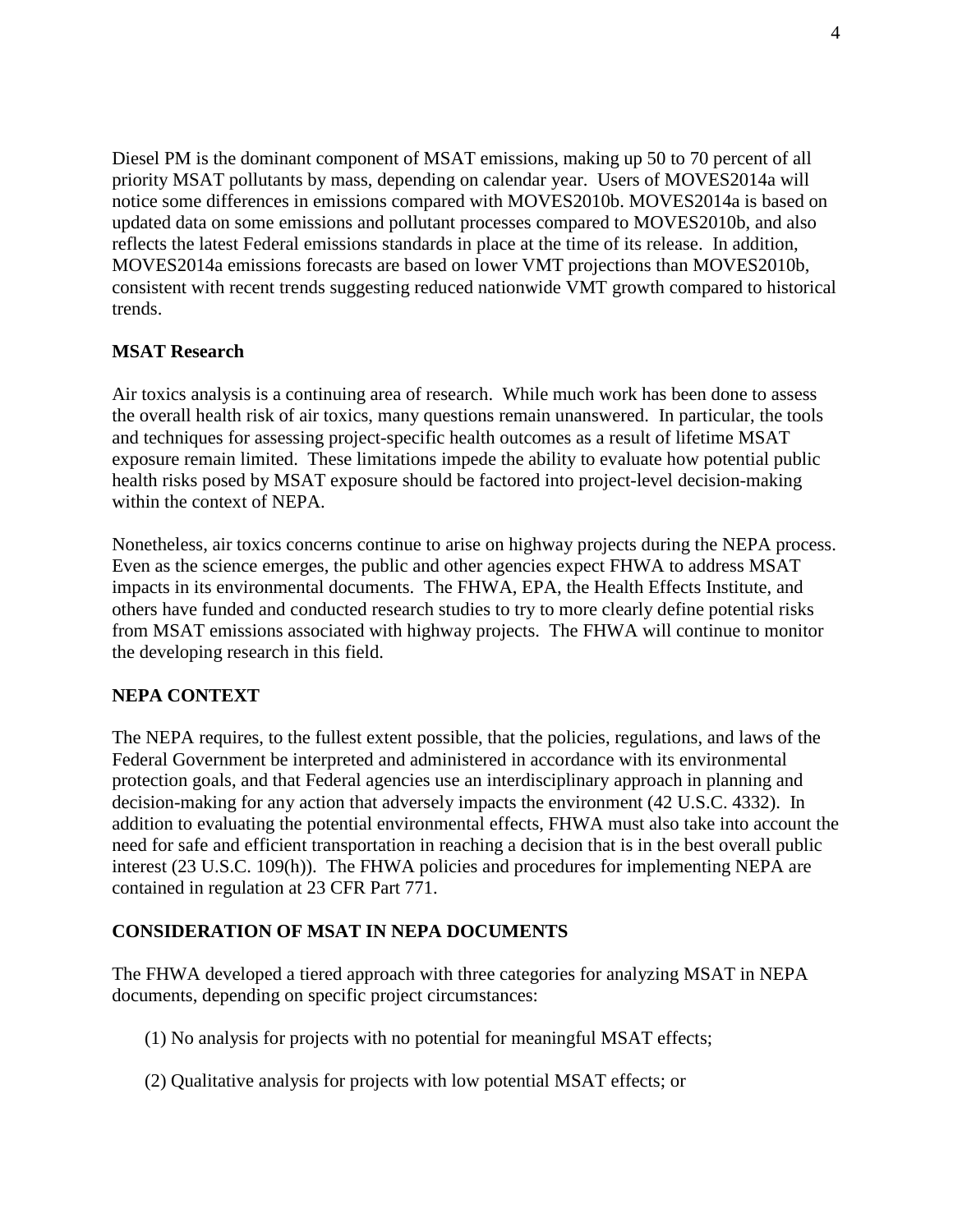(3) Quantitative analysis to differentiate alternatives for projects with higher potential MSAT effects.

For projects warranting MSAT analysis, all nine priority MSAT should be considered.

## *(1) Projects with No Meaningful Potential MSAT Effects, or Exempt Projects.*

The types of projects included in this category are:

- Projects qualifying as a categorical exclusion under 23 CFR 771.117;
- Projects exempt under the Clean Air Act conformity rule under 40 CFR 93.126; and
- Other projects with no meaningful impacts on traffic volumes or vehicle mix.

For projects that are categorically excluded under 23 CFR 771.117, or are exempt from conformity requirements under the Clean Air Act pursuant to 40 CFR 93.126, no analysis or discussion of MSAT is necessary. Documentation sufficient to demonstrate that the project qualifies as a categorical exclusion and/or exempt project will suffice. For other projects with no or negligible traffic impacts, regardless of the class of NEPA environmental document, no MSAT analysis is recommended. However, the project record should document in the EA or EIS the basis for the determination of no meaningful potential impacts with a brief description of the factors considered. Example language, which must be modified to correspond with local and project-specific circumstances, is provided in Appendix A.

# *(2) Projects with Low Potential MSAT Effects*

The types of projects included in this category are those that serve to improve operations of highway, transit, or freight without adding substantial new capacity or without creating a facility that is likely to meaningfully increase MSAT emissions. This category covers a broad range of projects.

We anticipate that most highway projects that need an MSAT assessment will fall into this category. Examples of these types of projects are minor widening projects; new interchanges; replacing a signalized intersection on a surface street; and projects where design year traffic is projected to be less than 140,000 to 150,000 annual average daily traffic (AADT).

For these projects, a qualitative assessment of emissions projections should be conducted. This qualitative assessment should compare, in narrative form, the expected effect of the project on traffic volumes, vehicle mix, or routing of traffic and the associated changes in MSAT for the project alternatives, including no-build, based on VMT, vehicle mix, and speed. It should also discuss national trend data projecting substantial overall reductions in emissions due to stricter engine and fuel regulations issued by EPA. Because the emission effects of these projects typically are low, we expect there would be no appreciable difference in overall MSAT emissions among the various alternatives.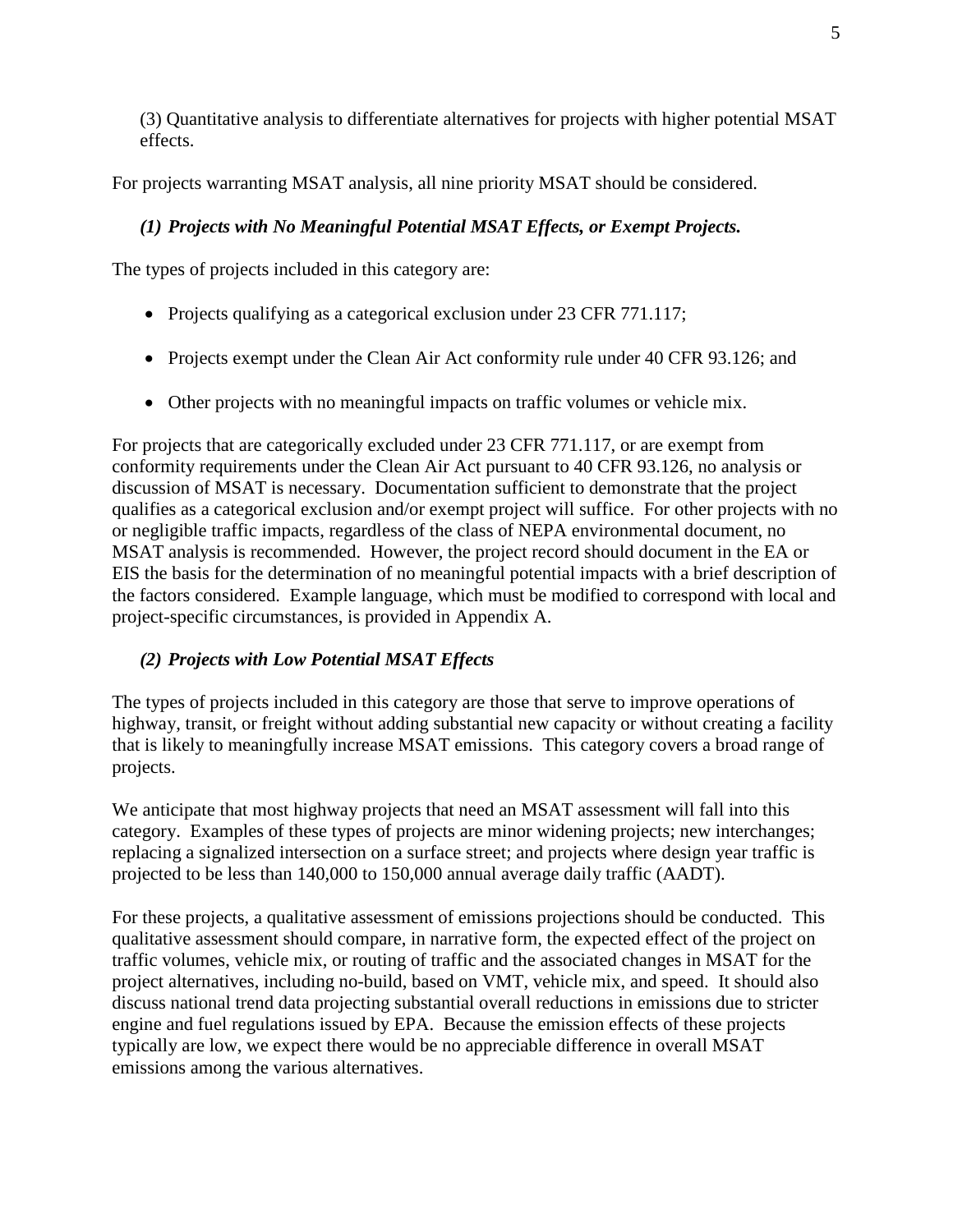Appendix B includes example language for a qualitative assessment, with specific examples for four types of projects: (1) a minor widening project; (2) a new interchange connecting an existing roadway with a new roadway; (3) a new interchange connecting new roadways; and (4) minor improvements or expansions to intermodal centers or other projects that affect truck traffic. The information provided in Appendix B should be modified to reflect the local and project-specific situation.

In addition to the qualitative assessment, a NEPA document for this category of projects must include a discussion of information that is incomplete or unavailable for a project specific assessment of MSAT impacts, in compliance with the Council on Environmental Quality (CEQ) regulations (40 CFR 1502.22(b)). This discussion should explain how current scientific techniques, tools, and data are not sufficient to accurately estimate human health impacts that could result from a transportation project in a way that would be useful to decision-makers. Also in compliance with 40 CFR 150.22(b), this discussion should contain information regarding the health impacts of MSAT. See Appendix C.

#### *(3) Projects with Higher Potential MSAT Effects*

This category includes projects that have the potential for meaningful differences in MSAT emissions among project alternatives. We expect a limited number of projects to meet this twopronged test. To fall into this category, a project should:

- Create or significantly alter a major intermodal freight facility that has the potential to concentrate high levels of diesel particulate matter in a single location, involving a significant number of diesel vehicles for new projects or accommodating with a significant increase in the number of diesel vehicles for expansion projects; or
- Create new capacity or add significant capacity to urban highways such as Interstates, urban arterials, or urban collector-distributor routes with traffic volumes where the AADT is projected to be in the range of  $140,000$  to  $150,000^6$  $150,000^6$  or greater by the design year;

#### *And also*

• Be proposed to be located in proximity to populated areas.

Projects falling within this category should be more rigorously assessed for impacts. If a project falls within this category, you should contact the Office of Natural Environment (HEPN) and the Office of Project Development and Environmental Review (HEPE) in FHWA Headquarters for assistance in developing a specific approach for assessing impacts. This approach would include a quantitative analysis to forecast local-specific emission trends of the priority MSAT for each alternative, to use as a basis of comparison. This analysis also may address the potential for

<span id="page-6-0"></span> <sup>6</sup> Using EPA's MOVES2014a emissions model, FHWA determined that this range of AADT would result in emissions significantly lower than the Clean Air Act definition of a major hazardous air pollutant (HAP) source, i.e., 25 tons/yr. for all HAPs or 10 tons/yr. for any single HAP. Variations in conditions such as congestion or vehicle mix could warrant a different range for AADT; if this range does not seem appropriate for your project, please consult with the contacts from HEPN and HEPE identified in this memorandum.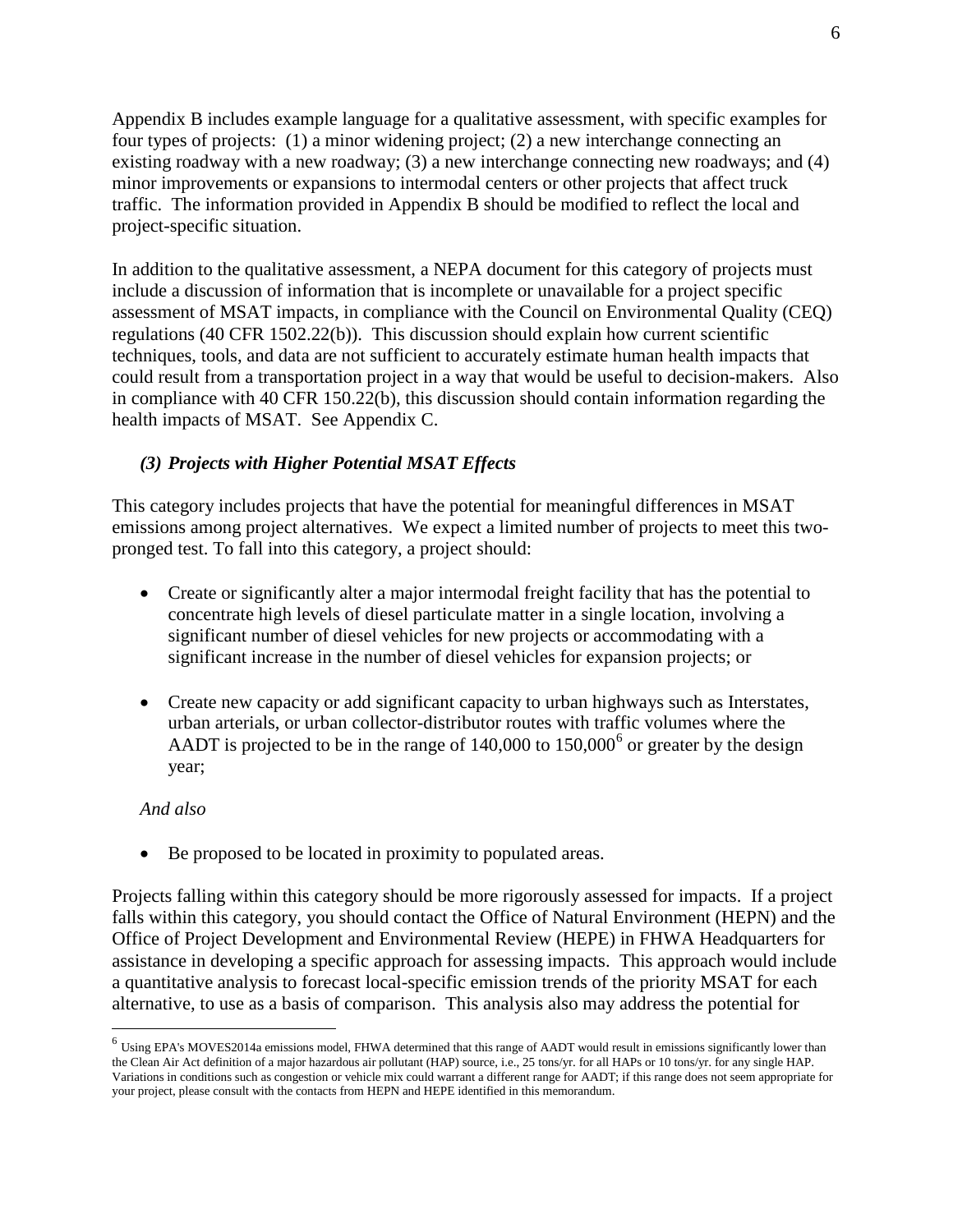cumulative impacts, where appropriate, based on local conditions. How and when cumulative impacts should be considered would be addressed as part of the assistance outlined above. The NEPA document for this project should also include relevant language on unavailable information described in Appendix C.

If the analysis for a project in this category indicates meaningful differences in levels of MSAT emissions among alternatives, mitigation options should be identified and considered. See Appendix E for information on mitigation strategies.

You should also consult with HEPN and HEPE if you have a project that does not fall within any of the types of projects listed in category 3 above, but you think has the potential to substantially increase future MSAT emissions.

#### **CONCLUSION**

What we know about mobile source air toxics is still evolving. As the science progresses FHWA will continue to revise and update this guidance. The FHWA is working with Stakeholders, EPA and others to better understand the strengths and weaknesses of developing analysis tools and the applicability on the project-level decision documentation process. The FHWA wants to make project sponsors aware of the implications of the transition to the MOVES2014 model and that FHWA will be issuing updates to this interim guidance when necessary. Additional background information on MSAT-related research is provided in Appendix D.

The FHWA Headquarters and Resource Center staff, Victoria Martinez (787) 771-2524, James Gavin (202) 366-1473, and Michael Claggett (505) 820-2047, are available to provide information and technical assistance, support any necessary analysis, and limit project delays. All MSAT analysis beginning on or after October 7, 2016, should use the MOVES2014 model. Any MSAT analysis initiated prior to that date may continue to operate under the previous guidance and utilize MOVES2010. The FHWA offices and staff listed above are available to answer questions from project sponsors.

#### **APPENDICES**

- Appendix A Prototype Language for Exempt Projects
- Appendix B Prototype Language for Qualitative Project Level MSAT Analysis
- Appendix C The Council on Environmental Quality (CEQ) Provisions Covering Incomplete or Unavailable Information (40 CFR 1502.22) including a discussion of unavailable information for project-specific MSAT Health Impacts Analysis
- Appendix D FHWA Sponsored Mobile Source Air Toxics Research Efforts
- Appendix E MSAT Mitigation Strategies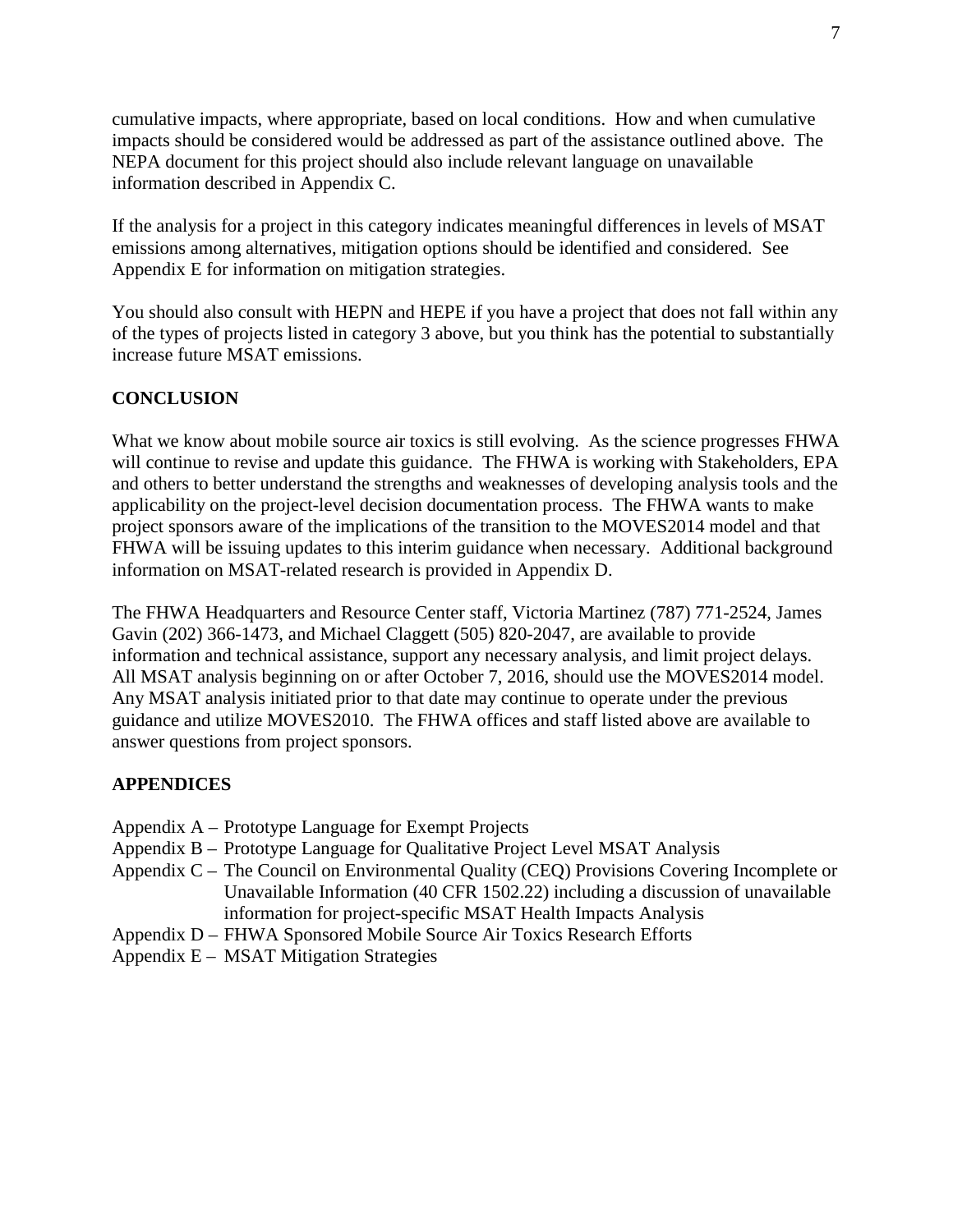#### **APPENDIX A – Prototype Language for Exempt Projects**

The purpose of this project is to (*insert major deficiency that the project is meant to address*) by constructing (*insert major elements of the project*). This project has been determined to generate minimal air quality impacts for Clean Air Act criteria pollutants and has not been linked with any special mobile source air toxic (MSAT) concerns. As such, this project will not result in changes in traffic volumes, vehicle mix, basic project location, or any other factor that would cause a meaningful increase in MSAT impacts of the project from that of the no-build alternative.

Moreover, Environmental Protection Agency (EPA) regulations for vehicle engines and fuels will cause overall MSAT emissions to decline significantly over the next several decades. Based on regulations now in effect, an analysis of national trends with EPA's MOVES2014 model forecasts a combined reduction of over 90 percent in the total annual emissions rate for the priority MSAT from 2010 to 2050 while vehicle-miles of travel are projected to increase by over 45 percent (Updated Interim Guidance on Mobile Source Air Toxic Analysis in NEPA Documents, Federal Highway Administration, October 12, 2016). This will both reduce the background level of MSAT as well as the possibility of even minor MSAT emissions from this project.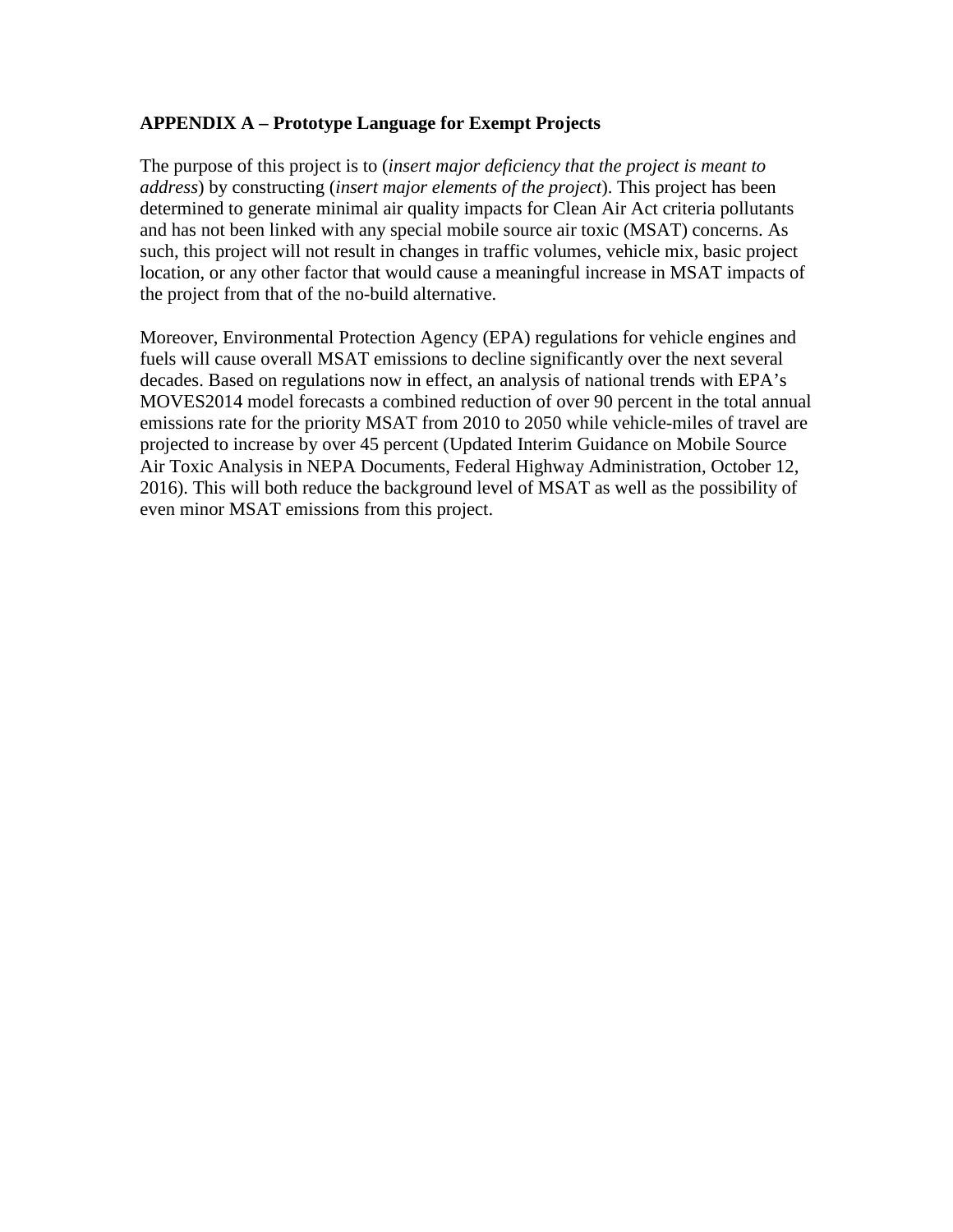## **APPENDIX B – Examples of Prototype Language for Qualitative Project-Level MSAT Analysis**

The information in this Appendix is for projects with low potential MSAT effects – any non-exempt project that does not meet the threshold criteria for higher potential effects, as described in the interim guidance, should be considered for treatment provided here. The types of projects that fall into this category are those that improve operations of highways or freight facilities without adding substantial new capacity. Examples include minor widening projects or new interchanges replacing signalized intersection on surface streets.

The following are some examples of qualitative MSAT analyses for different types of projects. Each project is different, and some projects may contain elements covered in more than one of the examples below. Analysts can use the example language as a starting point, but should tailor it to reflect the unique circumstances of the project being considered. The following factors should be considered when crafting a qualitative analysis:

- For projects on an existing alignment, MSAT are expected to decline due to the effect of new EPA engine and fuel standards.
- Projects that result in increased travel speeds will reduce MSAT emissions per VMT basis, MOVES2014 provides an estimation of the effect of speed changes on diesel particulate matter and should be accounted for accordingly. This speed benefit may be offset somewhat by increased VMT if the more efficient facility attracts additional vehicle trips.
- Projects that facilitate new development may generate additional MSAT emissions from new trips, truck deliveries, and parked vehicles (due to evaporative emissions). However, these may also be activities that are attracted from elsewhere in the metro region; thus, on a regional scale there may be no net change in emissions.
- Projects that create new travel lanes, relocate lanes, or relocate economic activity closer to homes, schools, businesses, and other populated areas may increase concentrations of MSAT at those locations relative to No Action.

Other elements related to a qualitative analysis are a discussion of information that is incomplete or unavailable for a project specific assessment of MSAT impacts and a discussion of any MSAT mitigation measures that may be associated with the project.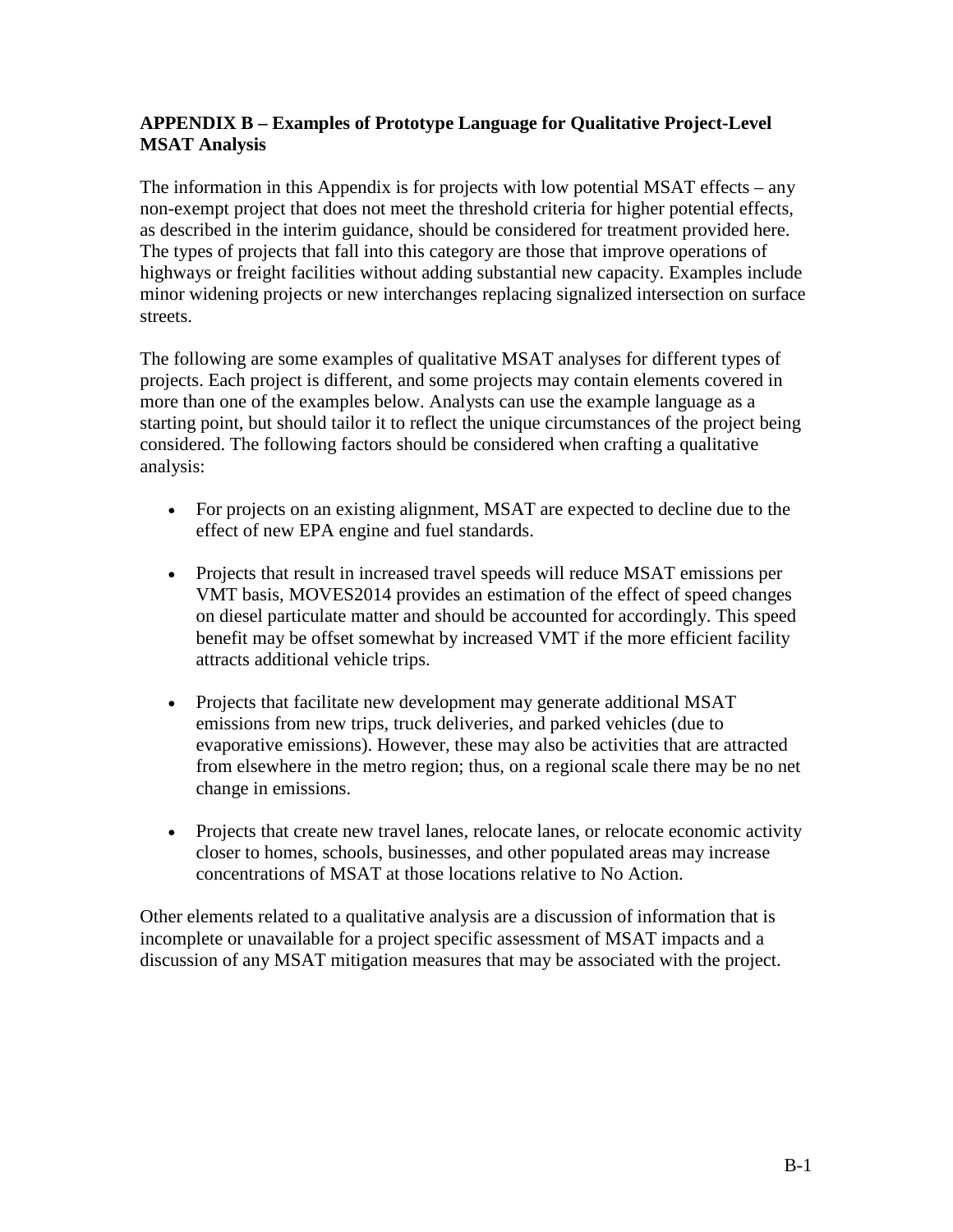## **INTODUCTORY LANGUAGE FOR QUALITATIVE ANALYSIS FOR ALL PROJECTS**

A qualitative analysis provides a basis for identifying and comparing the potential differences among MSAT emissions, if any, from the various alternatives. The qualitative assessment presented below is derived in part from a study conducted by FHWA entitled *A Methodology for Evaluating Mobile Source Air Toxic Emissions Among Transportation Project Alternatives*, found at:

[https://www.fhwa.dot.gov/environment/air\\_quality/air\\_toxics/research\\_and\\_analysis/mob](https://www.fhwa.dot.gov/environment/air_quality/air_toxics/research_and_analysis/mobile_source_air_toxics/msatemissions.cfm) [ile\\_source\\_air\\_toxics/msatemissions.cfm.](https://www.fhwa.dot.gov/environment/air_quality/air_toxics/research_and_analysis/mobile_source_air_toxics/msatemissions.cfm)

# *(1) Minor Widening Project*

*(For purposes of this scenario, minor highway widening projects are those in which the design year traffic is predicted to be less than 140,000 – 150,000 AADT*. *Widening projects that surpass these criteria may be subject to a quantitative analysis.)*

For each alternative in this EIS/EA (*specify*), the amount of mobile source air toxics (MSAT) emitted would be proportional to the vehicle miles traveled, or VMT, assuming that other variables such as fleet mix are the same for each alternative. The VMT estimated for each of the Build Alternatives is slightly higher than that for the No Build Alternative, because the additional capacity increases the efficiency of the roadway and attracts rerouted trips from elsewhere in the transportation network. Refer to Table \_\_\_ (*specify*). This increase in VMT would lead to higher MSAT emissions for the preferred action alternative along the highway corridor, along with a corresponding decrease in MSAT emissions along the parallel routes. The emissions increase is offset somewhat by lower MSAT emission rates due to increased speeds; according to the Environmental Protection Agency's (EPA) MOVES2014 model, emissions of all of the priority MSAT decrease as speed increases. Because the estimated VMT under each of the Alternatives are nearly the same, varying by less than (*specify*) percent, it is expected there would be no appreciable difference in overall MSAT emissions among the various alternatives. Also, regardless of the alternative chosen, emissions will likely be lower than present levels in the design year as a result of EPA's national control programs that are projected to reduce annual MSAT emissions by over 90 percent between 2010 and 2050 (Updated Interim Guidance on Mobile Source Air Toxic Analysis in NEPA Documents, Federal Highway Administration, October 12, 2016). Local conditions may differ from these national projections in terms of fleet mix and turnover, VMT growth rates, and local control measures. However, the magnitude of the EPA-projected reductions is so great (even after accounting for VMT growth) that MSAT emissions in the study area are likely to be lower in the future in nearly all cases.

#### *(The following paragraph may apply if the project includes plans to construct travel lanes closer to populated areas.)*

The additional travel lanes contemplated as part of the project alternatives will have the effect of moving some traffic closer to nearby homes, schools, and businesses; therefore,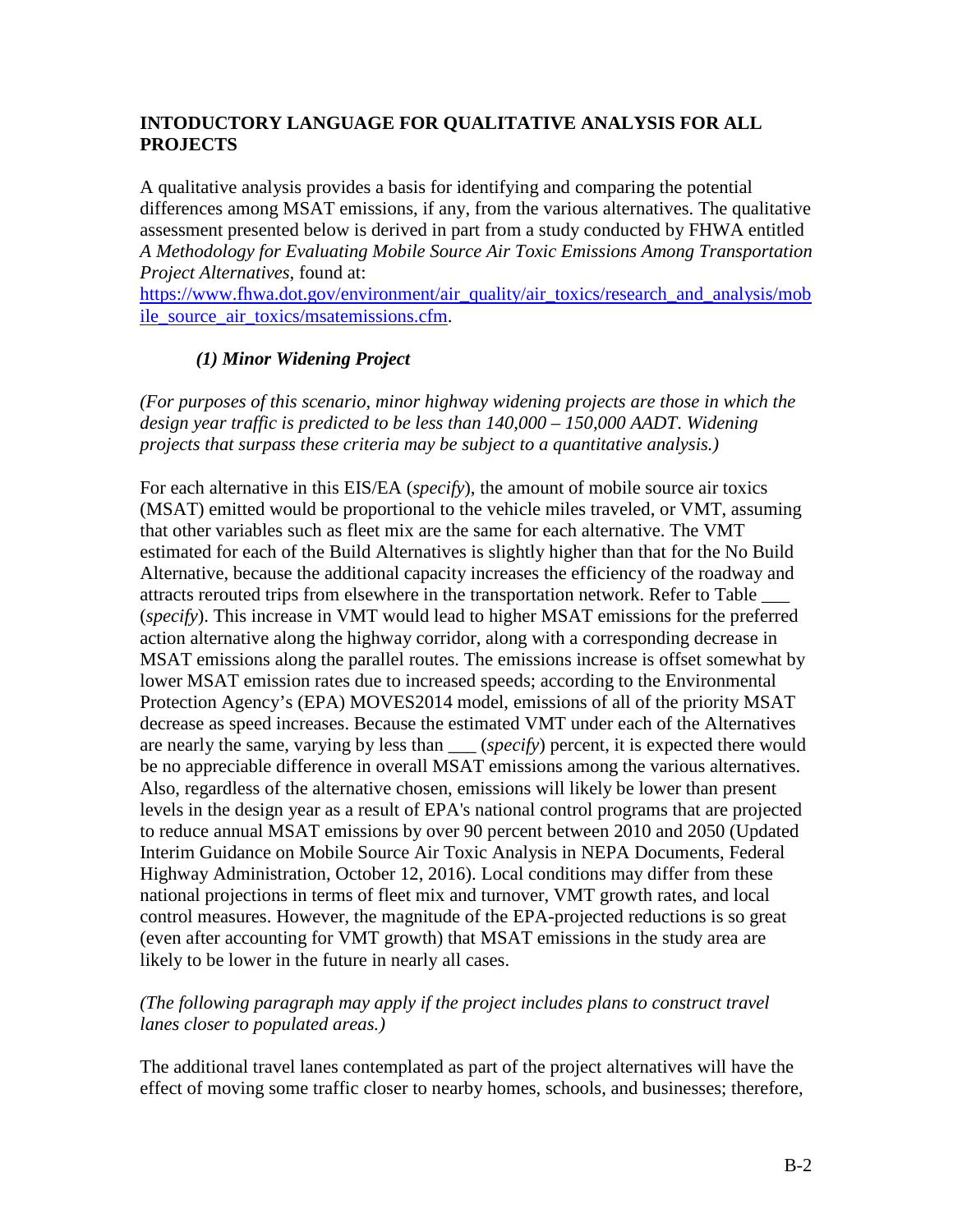under each alternative there may be localized areas where ambient concentrations of MSAT could be higher under certain Build Alternatives than the No Build Alternative. The localized increases in MSAT concentrations would likely be most pronounced along the expanded roadway sections that would be built at \_\_\_\_\_ (*specify location*)*,* under Alternatives (*specify*), and along (*specify route*) under Alternatives (*specify*). However, the magnitude and the duration of these potential increases compared to the No-Build alternative cannot be reliably quantified due to incomplete or unavailable information in forecasting project-specific MSAT health impacts. In sum, when a highway is widened, the localized level of MSAT emissions for the Build Alternative could be higher relative to the No Build Alternative, but this could be offset due to increases in speeds and reductions in congestion (which are associated with lower MSAT emissions). Also, MSAT will be lower in other locations when traffic shifts away from them. However, on a regional basis, EPA's vehicle and fuel regulations, coupled with fleet turnover, will over time cause substantial reductions that, in almost all cases, will cause region-wide MSAT levels to be significantly lower than today.

#### *(2) New Interchange Connecting an Existing Roadway with a New Roadway*

#### *(This scenario is oriented toward projects where a new roadway segment connects to an*  existing limited access highway. The purpose of the roadway is primarily to meet *regional travel needs, e.g., by providing a more direct route between locations.)*

For each alternative in this EIS/EA (*specify*), the amount of mobile source air toxics (MSAT) emitted would be proportional to the vehicle miles traveled, or VMT, assuming that other variables such as fleet mix are the same for each alternative. Because the VMT estimated for the No Build Alternative is higher than for any of the Build Alternatives, higher levels of MSAT are not expected from any of the Build Alternatives compared to the No Build. Refer to Table \_\_\_ (*specify*). In addition, because the estimated VMT under each of the Build Alternatives are nearly the same, varying by less than \_\_\_ (*specify*) percent, it is expected there would be no appreciable difference in overall MSAT emissions among the various alternatives. Also, regardless of the alternative chosen, emissions will likely be lower than present levels in the design year as a result of the Environmental Protection Agency's (EPA) national control programs that are projected to reduce annual MSAT emissions by over 90 percent from 2010 to 2050 (Updated Interim Guidance on Mobile Source Air Toxic Analysis in NEPA Documents, Federal Highway Administration, October 12, 2016). Local conditions may differ from these national projections in terms of fleet mix and turnover, VMT growth rates, and local control measures. However, the magnitude of the EPA-projected reductions is so great (even after accounting for VMT growth) that MSAT emissions in the study area are likely to be lower in the future in virtually all locations.

Under each alternative there may be localized areas where VMT would increase, and other areas where VMT would decrease. Therefore, it is possible that localized increases and decreases in MSAT emissions may occur. The localized increases in MSAT emissions would likely be most pronounced along the new roadway sections that would be built at (*specify location*), under Alternatives (*specify*), and along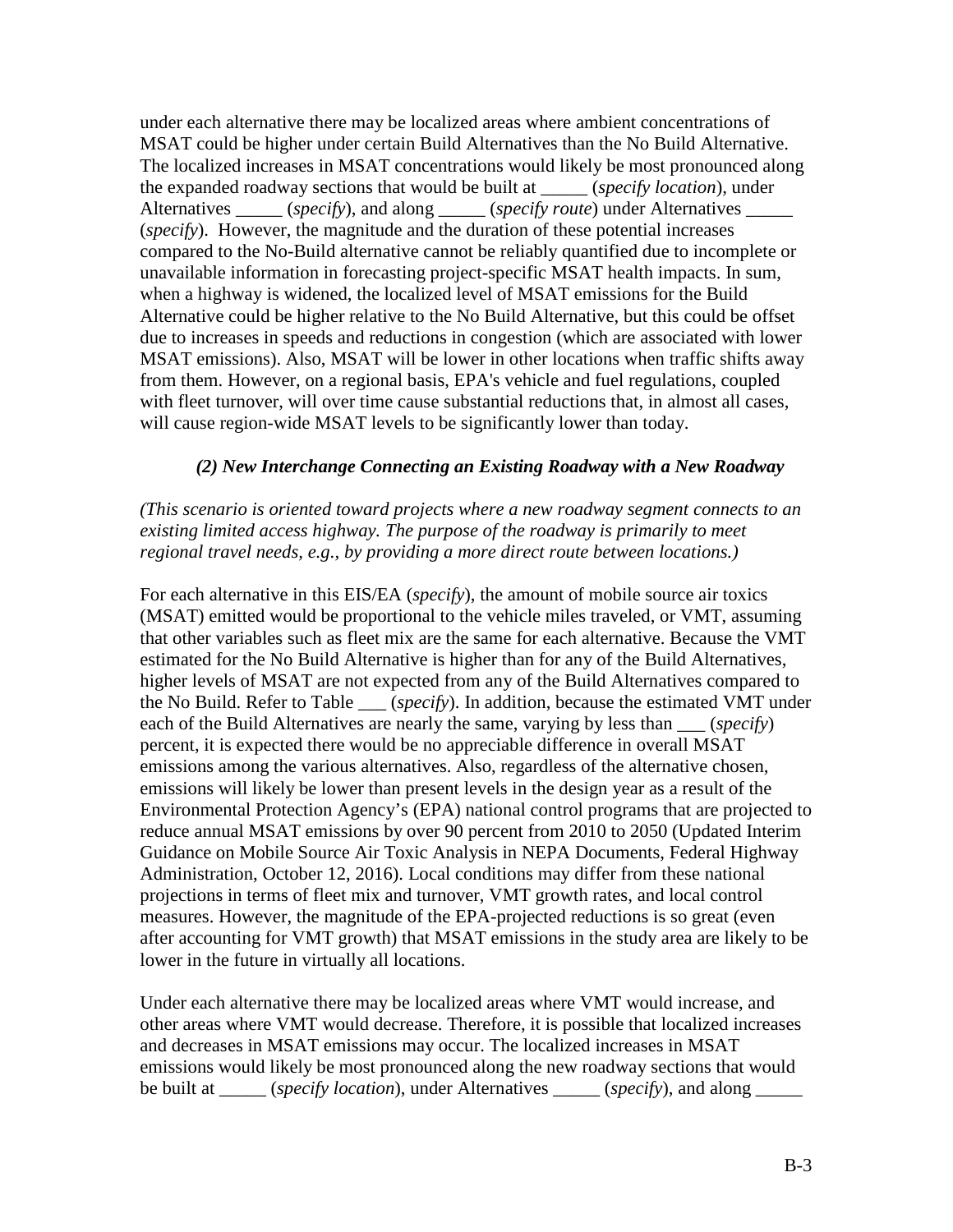(*specify route*) under Alternatives \_\_\_\_\_ (*specify*). However, even if these increases do occur, they too will be substantially reduced in the future due to implementation of EPA's vehicle and fuel regulations.

In sum, under all Build Alternatives in the design year it is expected there would be reduced MSAT emissions in the immediate area of the project, relative to the No Build Alternative, due to the reduced VMT associated with more direct routing, and due to EPA's MSAT reduction programs.

#### *(3) New Interchange Connecting New Roadways*

*(This scenario is oriented toward interchange projects developed in response to or in anticipation of economic development, e.g., a new interchange to serve a new shopping/residential development. Projects from the previous example may also have economic development associated with them, so some of this language may also apply.)*

For each alternative in this EIS/EA (*specify*), the amount of mobile source air toxics (MSAT) emitted would be proportional to the vehicle miles traveled, or VMT, assuming that other variables such as fleet mix are the same for each alternative. The VMT estimated for each of the Build Alternatives is slightly higher than that for the No Build Alternative, because the interchange facilitates new development that attracts trips that would not otherwise occur in the area. Refer to Table \_\_\_ (*specify*). This increase in VMT means MSAT under the Build Alternatives would probably be higher than the No Build Alternative in the study area. There could also be localized differences in MSAT from indirect effects of the project such as associated access traffic, emissions of evaporative MSAT (e.g., benzene) from parked cars, and emissions of diesel particulate matter from delivery trucks (*modify depending on the type and extent of the associated development*). Travel to other destinations would be reduced with subsequent decreases in emissions at those locations.

Because the estimated VMT under each of the Build Alternatives are nearly the same, varying by less than (*specify*) percent, it is expected there would be no appreciable difference in overall MSAT emissions among the various Build Alternatives. For all Alternatives, emissions are virtually certain to be lower than present levels in the design year as a result of the Environmental Protection Agency's (EPA) national control programs that are projected to reduce annual MSAT emissions by over 90 percent from 2010 to 2050 (Updated Interim Guidance on Mobile Source Air Toxic Analysis in NEPA Documents, Federal Highway Administration, October 12, 2016). Local conditions may differ from these national projections in terms of fleet mix and turnover, VMT growth rates, and local control measures. However, the magnitude of the EPA-projected reductions is so great (even after accounting for VMT growth) that MSAT emissions in the study area are likely to be lower in the future than they are today.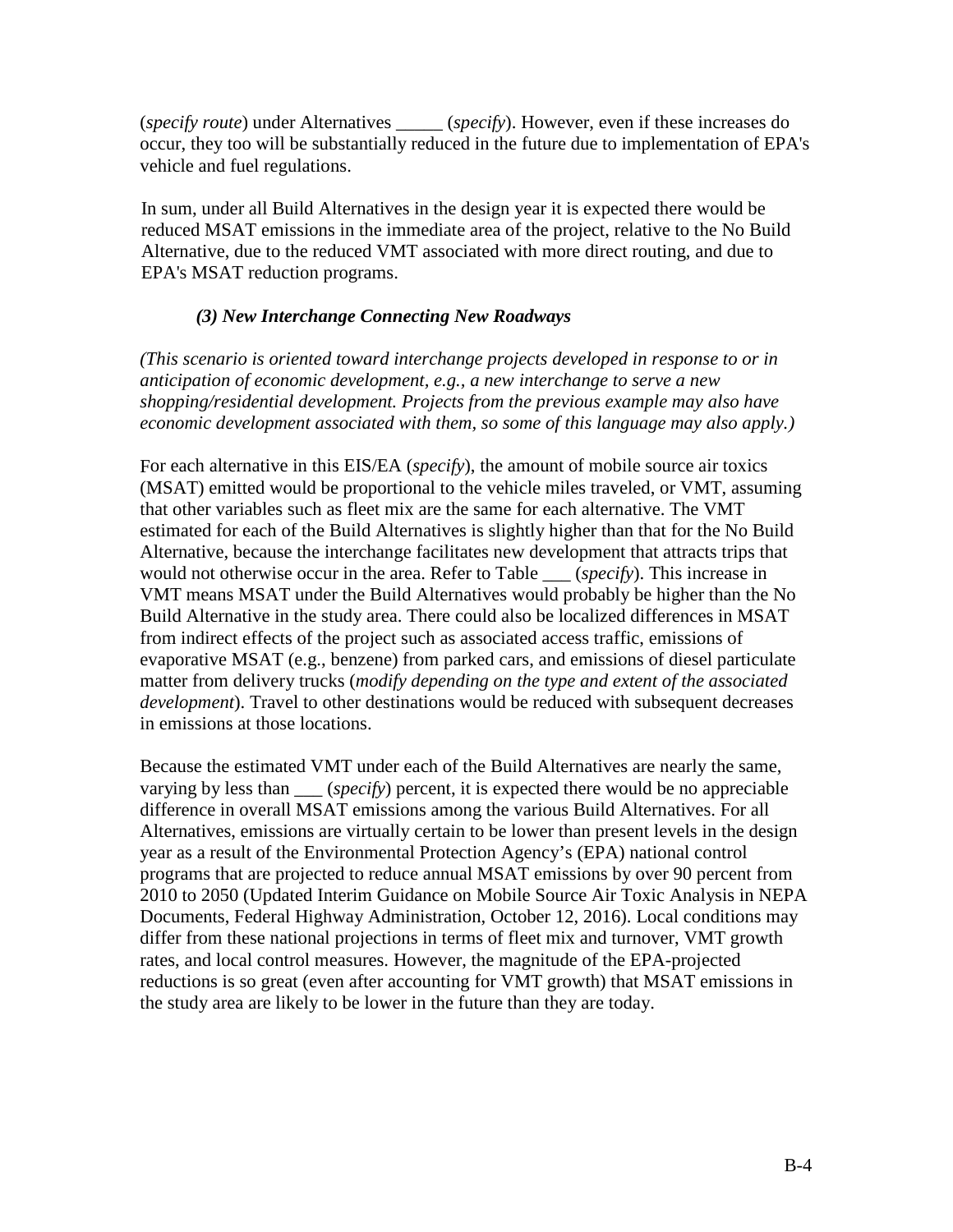*(The following discussion would apply to new interchanges in areas already developed to some degree. For new construction in anticipation of economic development in rural or largely undeveloped areas, this discussion would be applicable only to populated areas, such as residences, schools, and businesses.)*

The travel lanes contemplated as part of the project alternatives will have the effect of moving some traffic closer to nearby homes, schools and businesses; therefore, under each alternative there may be localized areas where ambient concentrations of mobile source air toxics (MSAT) would be higher under certain Alternatives than others. The localized differences in MSAT concentrations would likely be most pronounced along the new/expanded roadway sections that would be built at \_\_\_\_\_ (*specify location*), under Alternatives \_\_\_\_\_ (*specify*), and along \_\_\_\_\_ (*specify route*) under Alternatives \_\_\_\_\_ (*specify*). However, the magnitude and the duration of these potential increases cannot be reliably quantified due to incomplete or unavailable information in forecasting projectspecific MSAT health impacts. Further, under all Alternatives, overall future MSAT are expected to be substantially lower than today due to implementation of the Environmental Protection Agency's (EPA) vehicle and fuel regulations.

In sum, under all Build Alternatives in the design year it is expected there would be slightly higher MSAT emissions in the study area relative to the No Build Alternative due to increased VMT. There also could be increases in MSAT levels in a few localized areas where VMT increases. However, EPA's vehicle and fuel regulations will bring about significantly lower MSAT levels for the area in the future than today.

# *(4) Minor Improvements or Expansions to Intermodal Centers or Other Projects that Affect Truck Traffic*

*(The description for these types of projects depends on the nature of the project. The key factor from an MSAT standpoint is the change in truck and rail activity and the resulting change in MSAT emissions patterns.)*

For each alternative in this EIS/EA (*specify*), the amount of mobile source air toxics (MSAT) emitted would be proportional to the amount of truck vehicle miles traveled (VMT) and rail activity, assuming that other variables (such as travel not associated with the intermodal center) are the same for each alternative. The truck VMT and rail activity estimated for each of the Build Alternatives are higher than that for the No Build Alternative, because of the additional activity associated with the expanded intermodal center. Refer to Table  $(specify)$ . This increase in truck VMT and rail activity associated with the Build Alternatives would lead to higher MSAT emissions (particularly diesel particulate matter) in the vicinity of the intermodal center. The higher emissions could be offset somewhat by two factors: 1) the decrease in regional truck traffic due to increased use of rail for inbound and outbound freight; and 2) increased speeds on area highways due to the decrease in truck traffic. The extent to which these emissions decreases will offset intermodal center-related emissions increases is not known.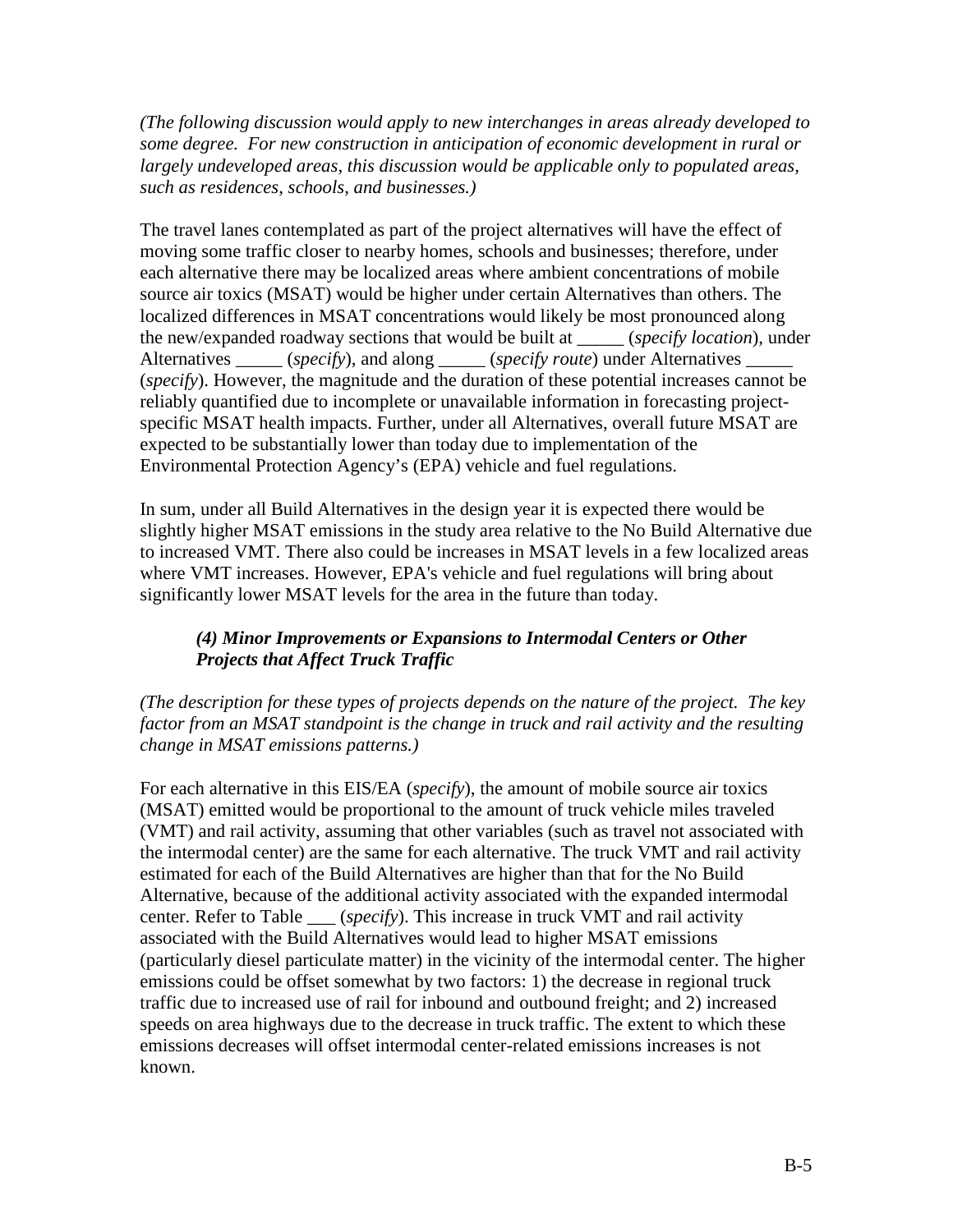Because the estimated truck VMT and rail activity under each of the Build Alternatives are nearly the same, varying by less than \_\_\_ (*specify*) percent, it is expected there would be no appreciable difference in overall MSAT emissions among the various alternatives. Also, regardless of the alternative chosen, emissions will likely be lower than present levels in the design year as a result of the Environmental Protection Agency's (EPA) national control programs that are projected to reduce annual MSAT emissions by over 90 percent from 2010 to 2050 (Updated Interim Guidance on Mobile Source Air Toxic Analysis in NEPA Documents, Federal Highway Administration, October 12, 2016). Local conditions may differ from these national projections in terms of fleet mix and turnover, VMT growth rates, and local control measures. However, the EPA-projected reductions are so significant (even after accounting for VMT growth) that MSAT emissions in the study area are likely to be lower in the future as well.

#### *(The following discussion may apply if the intermodal center is close to other development.)*

The additional freight activity contemplated as part of the project alternatives will have the effect of increasing diesel emissions in the vicinity of nearby homes, schools, and businesses; therefore, under each alternative there may be localized areas where ambient concentrations of MSAT would be higher than under the No Build alternative. The localized differences in MSAT concentrations would likely be most pronounced under Alternatives (*specify*). However, as discussed above, the magnitude and the duration of these potential differences cannot be reliably quantified due to incomplete or unavailable information in forecasting project-specific health impacts. Even though there may be differences among the Alternatives, on a region-wide basis, EPA's vehicle and fuel regulations, coupled with fleet turnover, will cause substantial reductions over time that in almost all cases the MSAT levels in the future will be significantly lower than today.

#### *(Insert a description of any emissions-reduction activities that are associated with the project, such as truck and train idling limitations or technologies, such as auxiliary power units; alternative fuels or engine retrofits for container-handling equipment, etc.)*

In sum, the Build Alternatives in the design year could be associated with higher levels of MSAT emissions in the study area, relative to the No Build Alternative, along with some benefit from improvements in speeds and reductions in region-wide truck traffic. There also could be slightly higher differences in MSAT levels among Alternatives in a few localized areas where freight activity occurs closer to homes, schools, and businesses. Under all alternatives, MSAT levels are likely to decrease over time due to nationally mandated cleaner vehicles and fuels.

#### **MSAT MITIGATION STRATEGIES**

Although there is no obligation to identify and consider MSAT mitigation strategies as part of a qualitative analysis, such strategies may be part of a project's design. Refer to the examples provided in (4) Minor Improvements or Expansions to Intermodal Centers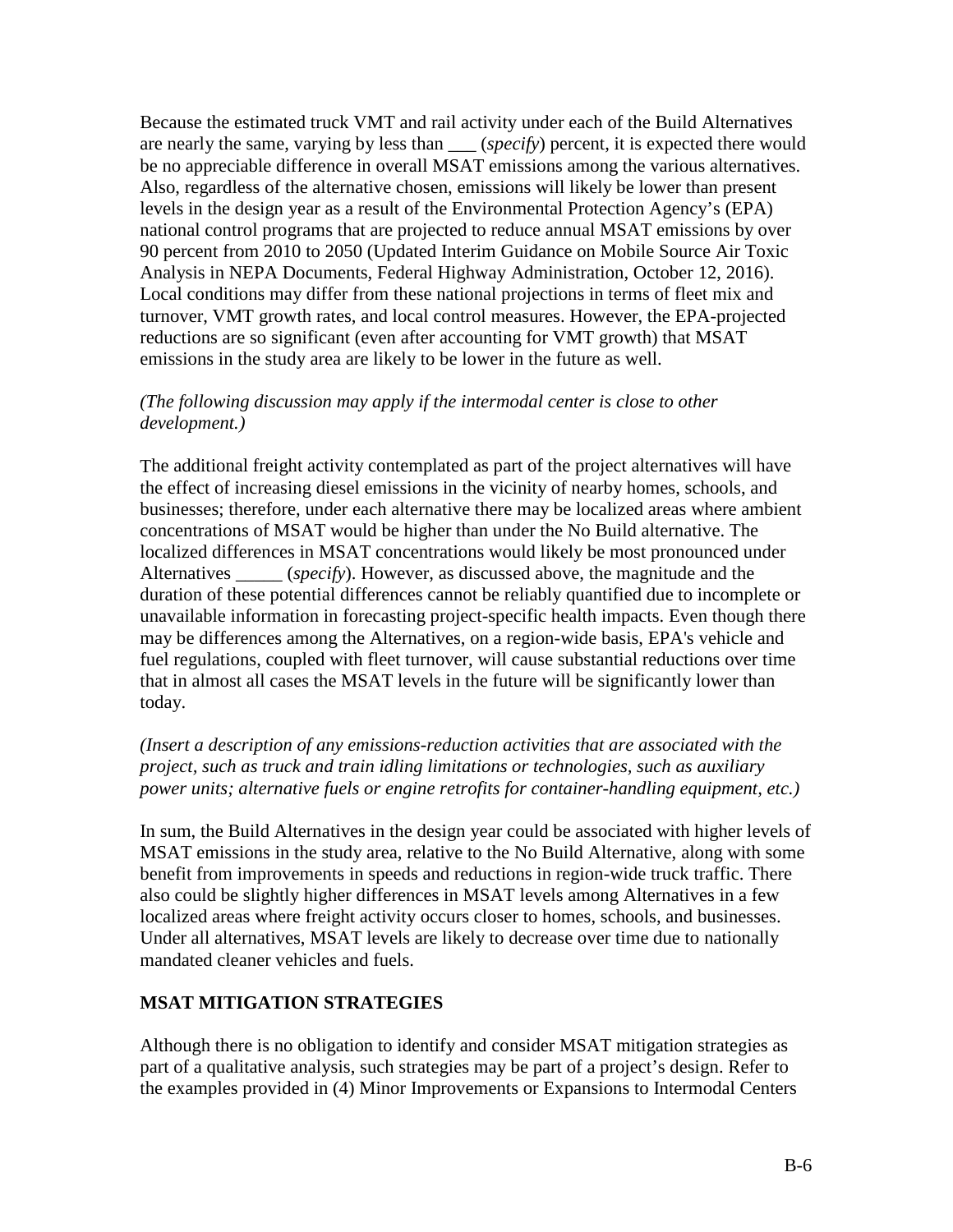or Other Projects that Affect Truck Traffic, or Appendix E. For these and similar circumstances, MSAT mitigation strategies should be discussed as part of a qualitative analysis.

# **CEQ PROVISIONS COVERING INCOMPLETE OR UNAVAILABLE INFORMATION (40 CFR 1502.22)**

The introductory language for qualitative analysis should be followed by a 40 CFR 1502 assessment of incomplete or unavailable information. Refer to Appendix C for details.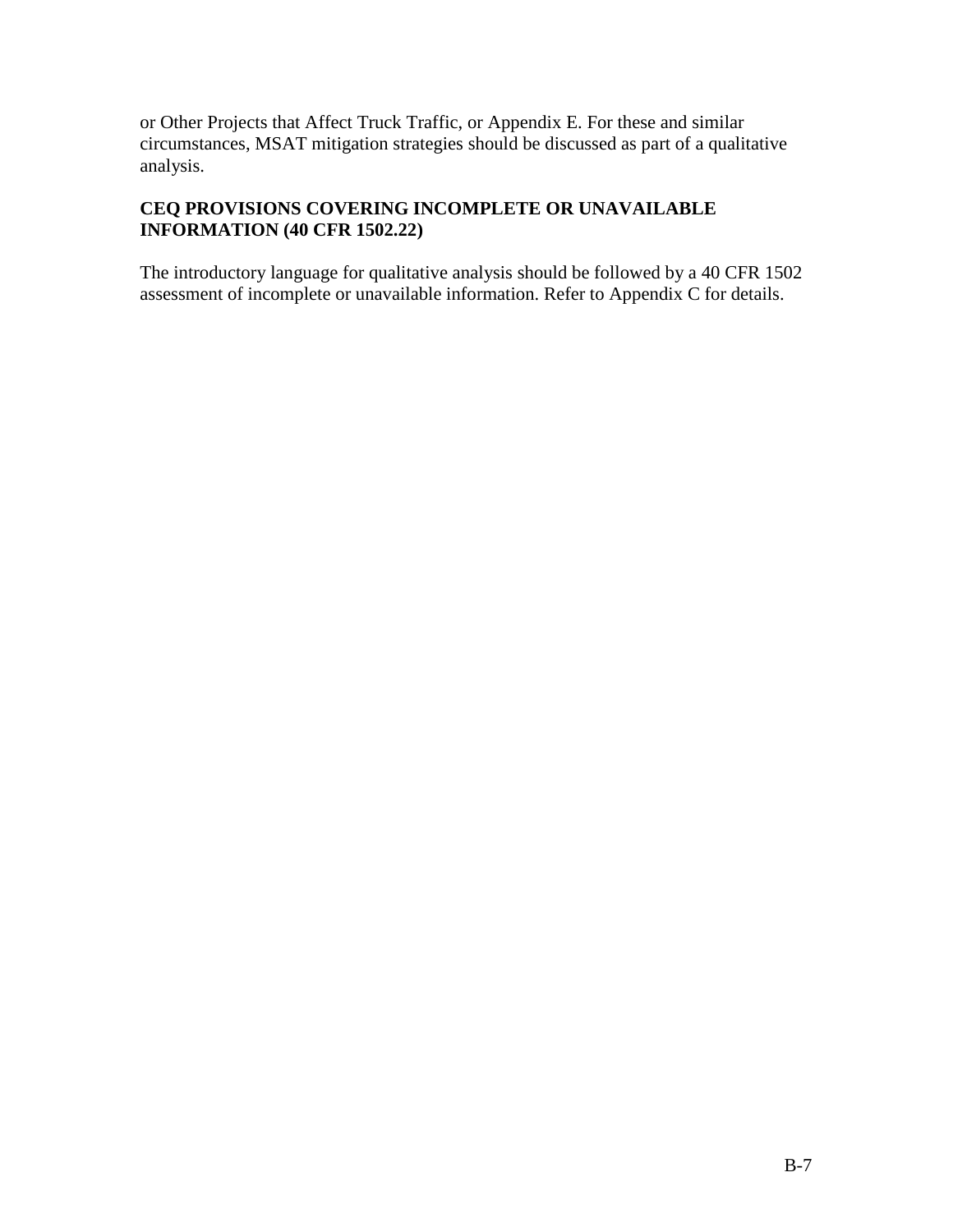#### **APPENDIX C – Council on Environmental Quality (CEQ) Provisions Covering Incomplete or Unavailable Information (40 CFR 1502.22)**

#### **Sec. 1502.22 INCOMPETE OR UNAVAILABLE INFORMATION**

When an agency is evaluating reasonably foreseeable significant adverse effects on the human environment in an environmental impact statement and there is incomplete or unavailable information, the agency shall always make clear that such information is lacking.

- (a) If the incomplete information relevant to reasonably foreseeable significant adverse impacts is essential to a reasoned choice among alternatives and the overall costs of obtaining it are not exorbitant, the agency shall include the information in the environmental impact statement.
- (b) If the information relevant to reasonably foreseeable significant adverse impacts cannot be obtained because the overall costs of obtaining it are exorbitant or the means to obtain it are not known, the agency shall include within the environmental impact statement:
	- 1. a statement that such information is incomplete or unavailable;
	- 2. a statement of the relevance of the incomplete or unavailable information to evaluating reasonably foreseeable significant adverse impacts on the human environment;
	- 3. a summary of existing credible scientific evidence which is relevant to evaluating the reasonably foreseeable significant adverse impacts on the human environment; and
	- 4. the agency's evaluation of such impacts based upon theoretical approaches or research methods generally accepted in the scientific community. For the purposes of this section, "reasonably foreseeable" includes impacts that have catastrophic consequences, even if their probability of occurrence is low, provided that the analysis of the impacts is supported by credible scientific evidence, is not based on pure conjecture, and is within the rule of reason.
- (c) The amended regulation will be applicable to all environmental impact statements for which a Notice to Intent (40 CFR 1508.22) is published in the Federal Register on or after May 27, 1986. For environmental impact statements in progress, agencies may choose to comply with the requirements of either the original or amended regulation.

#### **INCOMPLETE OR UNAVAILABLE INFORMATION FOR PROJECT-SPECIFIC MSAT HEALTH IMPACTS ANALYSIS**

In FHWA's view, information is incomplete or unavailable to credibly predict the project-specific health impacts due to changes in mobile source air toxic (MSAT) emissions associated with a proposed set of highway alternatives. The outcome of such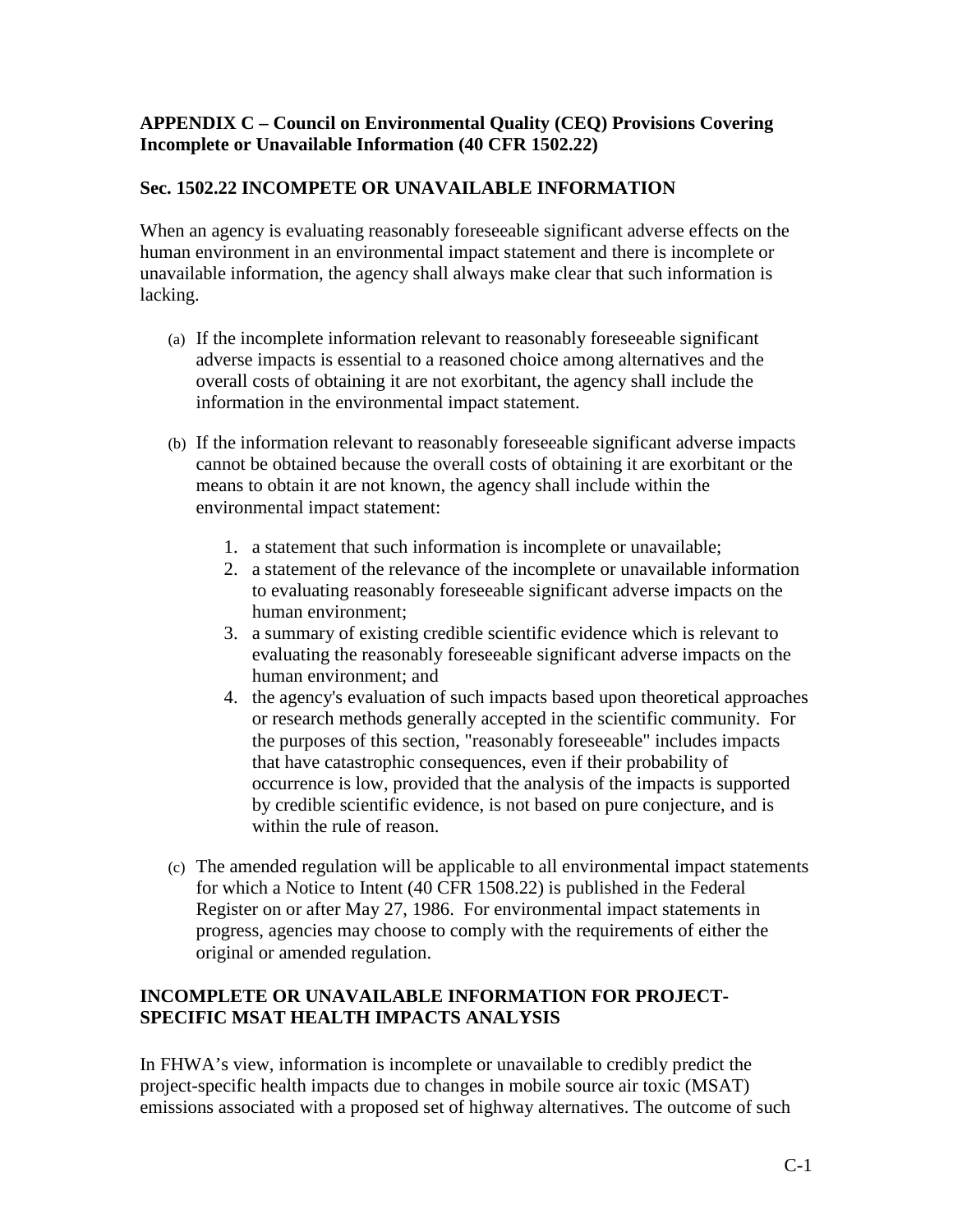an assessment, adverse or not, would be influenced more by the uncertainty introduced into the process through assumption and speculation rather than any genuine insight into the actual health impacts directly attributable to MSAT exposure associated with a proposed action.

The Environmental Protection Agency (EPA) is responsible for protecting the public health and welfare from any known or anticipated effect of an air pollutant. They are the lead authority for administering the Clean Air Act and its amendments and have specific statutory obligations with respect to hazardous air pollutants and MSAT. The EPA is in the continual process of assessing human health effects, exposures, and risks posed by air pollutants. They maintain the Integrated Risk Information System (IRIS), which is "a compilation of electronic reports on specific substances found in the environment and their potential to cause human health effects" (EPA, [https://www.epa.gov/iris/\)](https://www.epa.gov/iris/). Each report contains assessments of non-cancerous and cancerous effects for individual compounds and quantitative estimates of risk levels from lifetime oral and inhalation exposures with uncertainty spanning perhaps an order of magnitude.

Other organizations are also active in the research and analyses of the human health effects of MSAT, including the Health Effects Institute (HEI). A number of HEI studies are summarized in Appendix D of FHWA's Updated Interim Guidance on Mobile Source Air Toxic Analysis in NEPA Documents. Among the adverse health effects linked to MSAT compounds at high exposures are: cancer in humans in occupational settings; cancer in animals; and irritation to the respiratory tract, including the exacerbation of asthma. Less obvious is the adverse human health effects of MSAT compounds at current environmental concentrations (HEI Special Report 16,

[https://www.healtheffects.org/publication/mobile-source-air-toxics-critical-review](https://www.healtheffects.org/publication/mobile-source-air-toxics-critical-review-literature-exposure-and-health-effects)[literature-exposure-and-health-effects\)](https://www.healtheffects.org/publication/mobile-source-air-toxics-critical-review-literature-exposure-and-health-effects) or in the future as vehicle emissions substantially decrease.

The methodologies for forecasting health impacts include emissions modeling; dispersion modeling; exposure modeling; and then final determination of health impacts – each step in the process building on the model predictions obtained in the previous step. All are encumbered by technical shortcomings or uncertain science that prevents a more complete differentiation of the MSAT health impacts among a set of project alternatives. These difficulties are magnified for lifetime (i.e., 70 year) assessments, particularly because unsupportable assumptions would have to be made regarding changes in travel patterns and vehicle technology (which affects emissions rates) over that time frame, since such information is unavailable.

It is particularly difficult to reliably forecast 70-year lifetime MSAT concentrations and exposure near roadways; to determine the portion of time that people are actually exposed at a specific location; and to establish the extent attributable to a proposed action, especially given that some of the information needed is unavailable.

There are considerable uncertainties associated with the existing estimates of toxicity of the various MSAT, because of factors such as low-dose extrapolation and translation of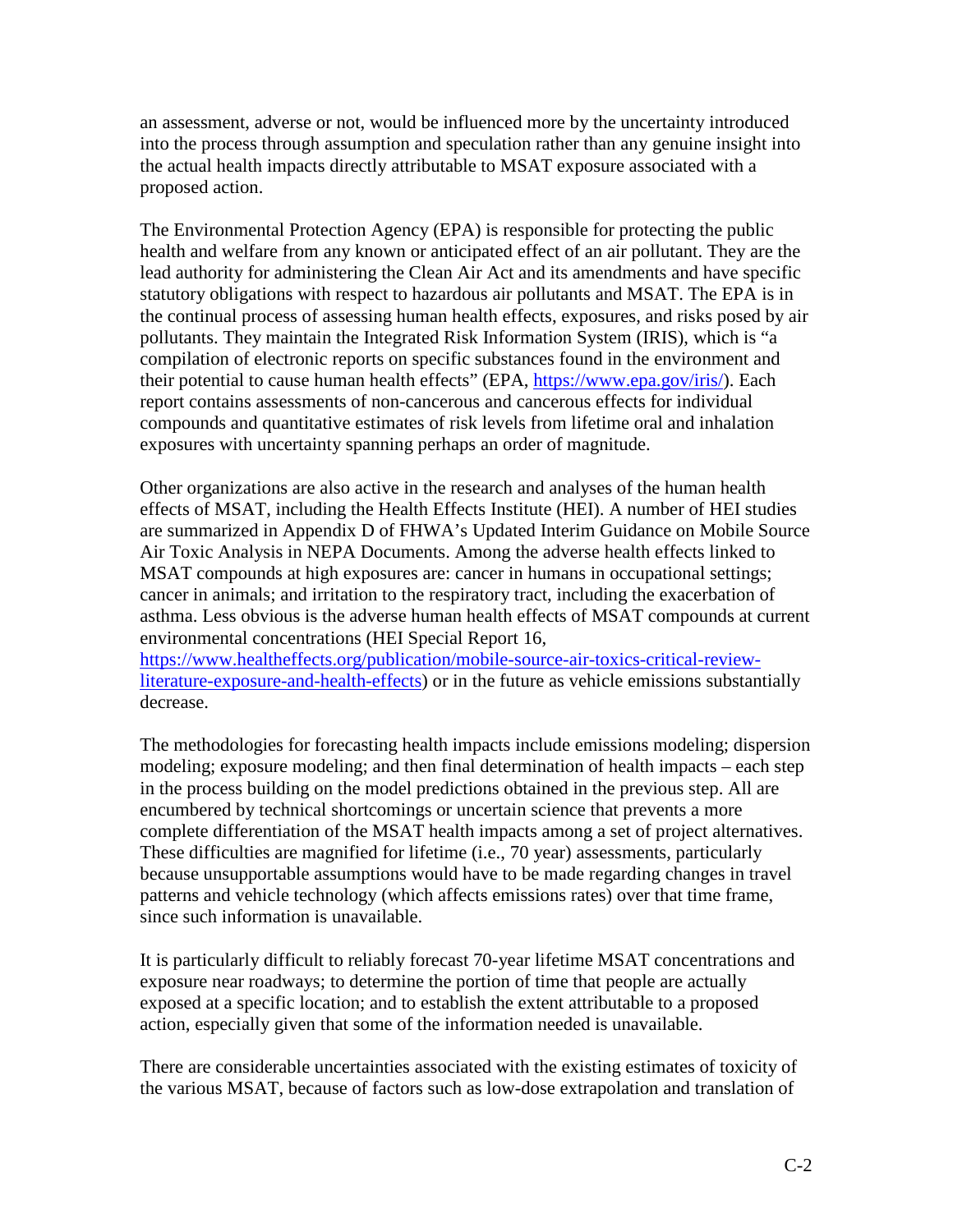occupational exposure data to the general population, a concern expressed by HEI (Special Report 16, [https://www.healtheffects.org/publication/mobile-source-air-toxics](https://www.healtheffects.org/publication/mobile-source-air-toxics-critical-review-literature-exposure-and-health-effects)[critical-review-literature-exposure-and-health-effects\)](https://www.healtheffects.org/publication/mobile-source-air-toxics-critical-review-literature-exposure-and-health-effects). As a result, there is no national consensus on air dose-response values assumed to protect the public health and welfare for MSAT compounds, and in particular for diesel PM. The EPA states that with respect to diesel engine exhaust, "[t]he absence of adequate data to develop a sufficiently confident dose-response relationship from the epidemiologic studies has prevented the estimation of inhalation carcinogenic risk [\(https://www.epa.gov/iris\)](https://www.epa.gov/iris)."

There is also the lack of a national consensus on an acceptable level of risk. The current context is the process used by the EPA as provided by the Clean Air Act to determine whether more stringent controls are required in order to provide an ample margin of safety to protect public health or to prevent an adverse environmental effect for industrial sources subject to the maximum achievable control technology standards, such as benzene emissions from refineries. The decision framework is a two-step process. The first step requires EPA to determine an "acceptable" level of risk due to emissions from a source, which is generally no greater than approximately 100 in a million. Additional factors are considered in the second step, the goal of which is to maximize the number of people with risks less than 1 in a million due to emissions from a source. The results of this statutory two-step process do not guarantee that cancer risks from exposure to air toxics are less than 1 in a million; in some cases, the residual risk determination could result in maximum individual cancer risks that are as high as approximately 100 in a million. In a June 2008 decision, the U.S. Court of Appeals for the District of Columbia Circuit upheld EPA's approach to addressing risk in its two step decision framework. Information is incomplete or unavailable to establish that even the largest of highway projects would result in levels of risk greater than deemed acceptable [\(https://www.cadc.uscourts.gov/internet/opinions.nsf/284E23FFE079CD5985257800005](https://www.cadc.uscourts.gov/internet/opinions.nsf/284E23FFE079CD59852578000050C9DA/$file/07-1053-1120274.pdf) [0C9DA/\\$file/07-1053-1120274.pdf](https://www.cadc.uscourts.gov/internet/opinions.nsf/284E23FFE079CD59852578000050C9DA/$file/07-1053-1120274.pdf) ).

Because of the limitations in the methodologies for forecasting health impacts described, any predicted difference in health impacts between alternatives is likely to be much smaller than the uncertainties associated with predicting the impacts. Consequently, the results of such assessments would not be useful to decision makers, who would need to weigh this information against project benefits, such as reducing traffic congestion, accident rates, and fatalities plus improved access for emergency response, that are better suited for quantitative analysis.

Due to the limitations cited, a discussion such as the example provided in this Appendix (reflecting any local and project-specific circumstances), should be included regarding incomplete or unavailable information in accordance with Council on Environmental Quality (CEQ) regulations [40 CFR 1502.22(b)]. The FHWA Headquarters and Resource Center staff, Victoria Martinez (787) 771-2524, James Gavin (202) 366-1473, and Michael Claggett (505) 820-2047, are available to provide guidance and technical assistance and support.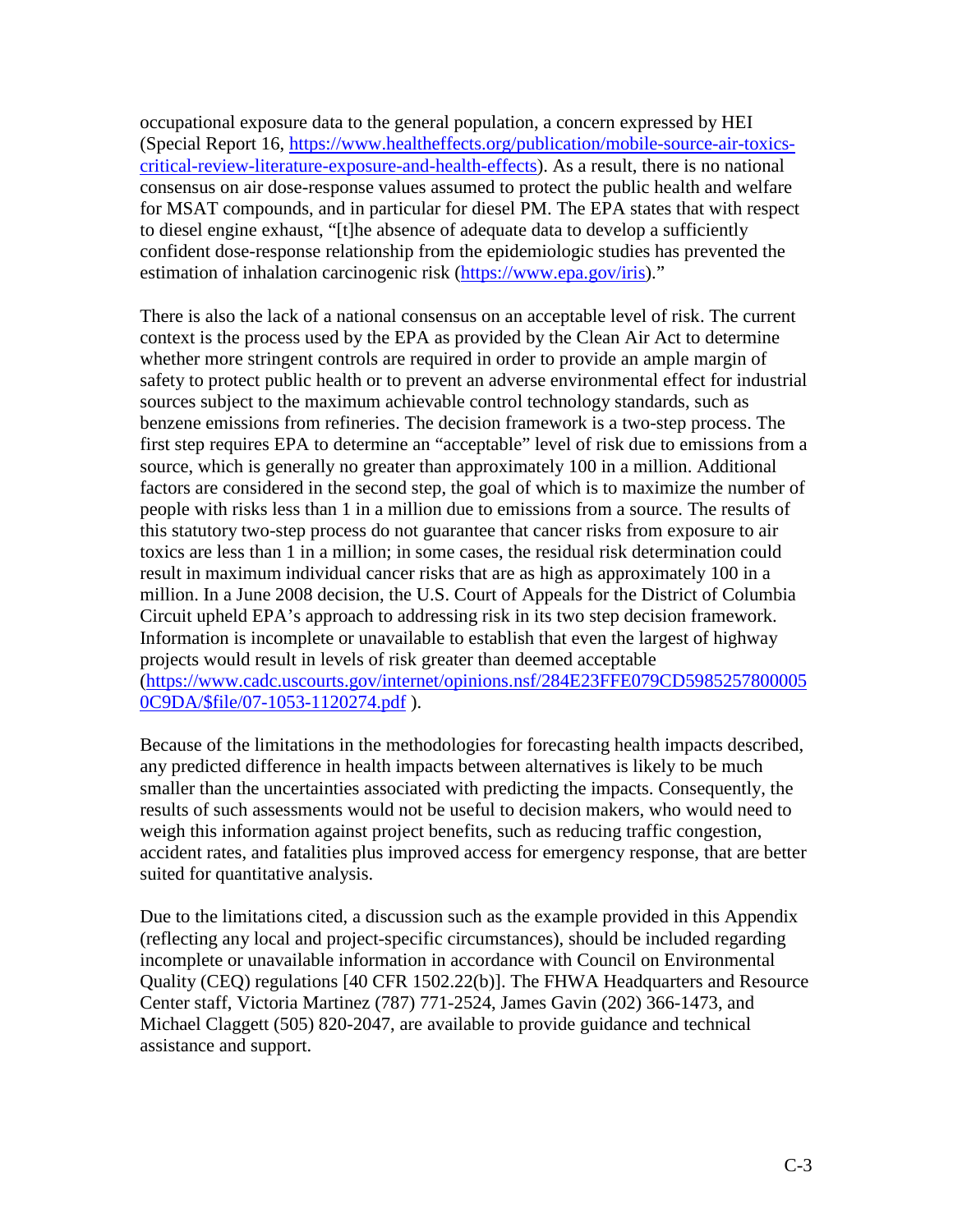#### **APPENDIX D – FHWA Sponsored Mobile Source Air Toxics Research Efforts**

Human epidemiology and animal toxicology experiments indicate that many chemicals or mixtures termed air toxics have the potential to impact human health. As toxicology, epidemiology and air contaminant measurement techniques have improved over the decades, scientists and regulators have increased their focus on the levels of each chemical or material in the air in an effort to link potential exposures with potential health effects.

Air toxics emissions from mobile sources have the potential to impact human health and often represent a regulatory agency concern. The FHWA has responded to this concern by developing an integrated research program to answer the most important transportation community questions related to air toxics, human health, and the NEPA process. To this end, FHWA has performed, or funded several research efforts.

There are hundreds, if not thousands of published analyses of air pollution, air pollution from mobile sources, near road air pollution, and health. It would not be practical to list them all, as they vary in terms of quality, methodology, spatial, temporal and geographic applicability and other possible factors. However, several of the studies either initiated or supported by FHWA are described below.

#### **THE NATIONAL NEAR ROADWAY MSAT STUDY**

The FHWA, in conjunction with the EPA and a consortium of State departments of transportation, studied the concentration and physical behavior of MSAT and mobile source PM 2.5 in Las Vegas, Nevada and Detroit, Michigan. The study criteria dictated that the study site be open to traffic and have 150,000 Annual Average Daily Traffic or more. These studies were intended to provide knowledge about the dispersion of MSAT emissions with the ultimate goal of enabling more informed transportation and environmental decisions at the project-level. The Las Vegas study was unique in that the monitored data was collected for the entire year. Both the Las Vegas, NV and Detroit, MI reports revealed there are a large number of influences in these urban settings and researchers must look beyond the roadway to find all the pollution sources in the near road environment. Additionally, meteorology played a large role in the concentrations measured in the near road study area. More information is available at [http://www.fhwa.dot.gov/environment/air\\_quality/air\\_toxics/index.cfm.](http://www.fhwa.dot.gov/environment/air_quality/air_toxics/index.cfm)

#### **DIESEL EMISSIONS**

#### **Advanced Collaborative Emissions Study**

In 2015 the Health Effects Institute (HEI) released the last in a three part series of reports in a multiyear research effort to study the health effects of diesel emissions: *Advanced Collaborative Emissions Study* (ACES)

[https://www.healtheffects.org/publication/advanced-collaborative-emissions-study-aces](https://www.healtheffects.org/publication/advanced-collaborative-emissions-study-aces-lifetime-cancer-and-non-cancer-assessment)[lifetime-cancer-and-non-cancer-assessment.](https://www.healtheffects.org/publication/advanced-collaborative-emissions-study-aces-lifetime-cancer-and-non-cancer-assessment) This included reports on Subchronic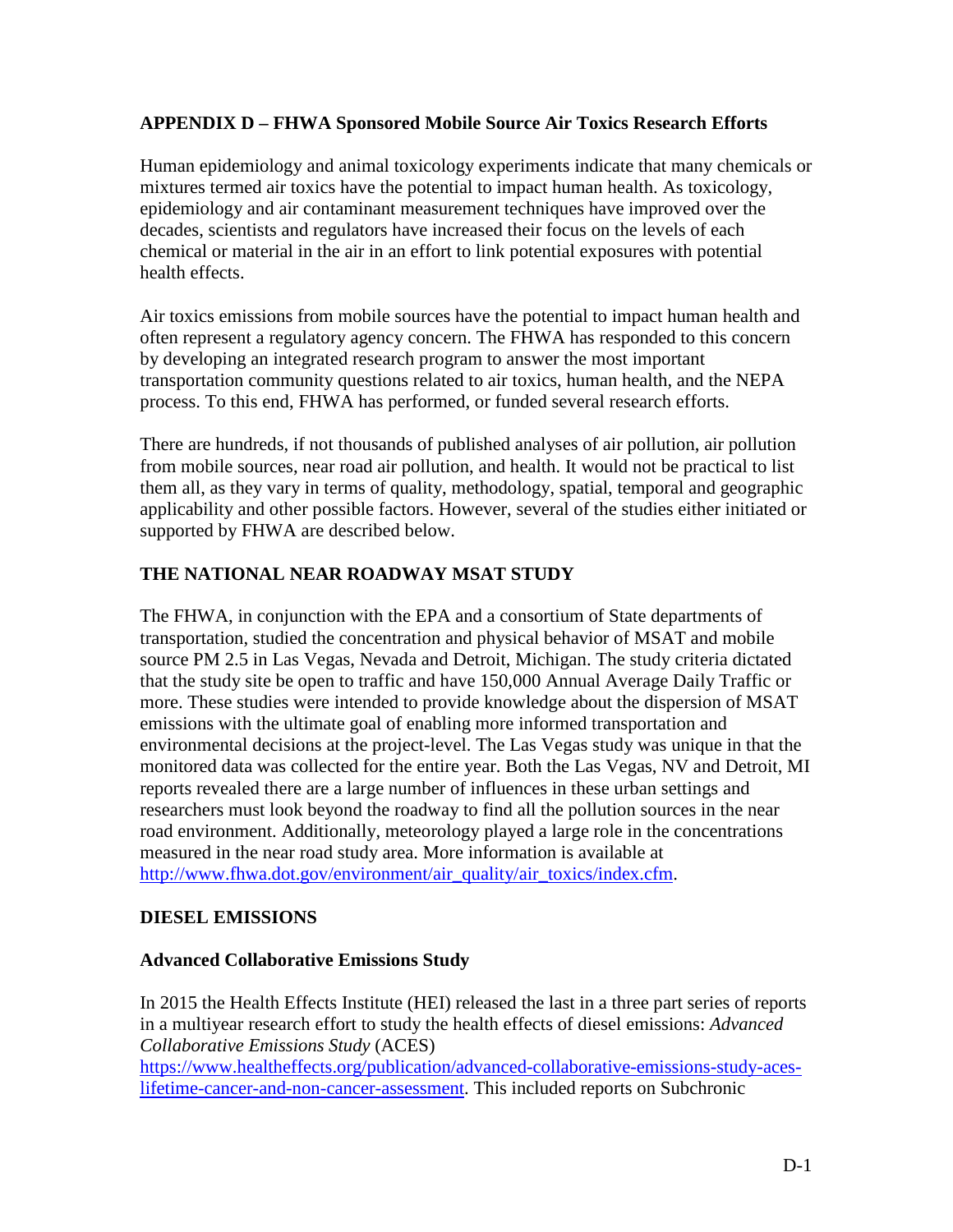Exposure Results: Biologic Responses in Rats and Mice and Assessment of Genotoxicity and Lifetime Cancer and Non-Cancer Assessment in Rats Exposed to New-Technology Diesel Exhaust. The Executive Summary "summarizes the main findings of emissions and health testing of new technology heavy-duty diesel engines capable of meeting US 2007/2010 and EURO VI/6 diesel emissions standards. The results demonstrated the dramatic improvements in emissions and the absence of any significant health effects. The Executive Summary presents the main findings of all three phases of the project and places the results in the context of health risk assessment, noting that 'the overall toxicity of exhaust from modern diesel engines is significantly decreased compared with the toxicity of emissions from traditional-technology diesel engines.'" [https://www.healtheffects.org/publication/executive-summary-advanced-collaborative](https://www.healtheffects.org/publication/executive-summary-advanced-collaborative-emissions-study-aces)[emissions-study-aces](https://www.healtheffects.org/publication/executive-summary-advanced-collaborative-emissions-study-aces)

#### **Diesel Emissions and Lung Cancer: An Evaluation of Recent Epidemiological Evidence for Quantitative Risk Assessment (Special Report 19)**

In 2015 the Health Effects Institute (HEI) released Special Report 19 [https://www.healtheffects.org/publication/diesel-emissions-and-lung-cancer-evaluation](https://www.healtheffects.org/publication/diesel-emissions-and-lung-cancer-evaluation-recent-epidemiological-evidence-quantitative)[recent-epidemiological-evidence-quantitative](https://www.healtheffects.org/publication/diesel-emissions-and-lung-cancer-evaluation-recent-epidemiological-evidence-quantitative) that contains "the intensive review and analysis of the studies of mine and truck workers exposed to older diesel engine exhaust." The purpose was to review two epidemiological studies of diesel exhaust and lung cancer "to consider whether data or results from these studies might also be used to quantify lung cancer risk in populations exposed to diesel exhaust at lower concentrations and with different temporal patterns, such as those experienced by the general population in urban areas worldwide." To date, the Environmental Protection Agency (EPA) has not established a cancer risk screening level for diesel exhaust\*. In its report, HEI's Diesel Epidemiology Panel concluded that "the studies are well prepared and are useful for applying the data to calculate the cancer risk due to exposure to diesel exhaust. The Panel noted, however, that efforts to apply these studies to estimate human risk at today's ambient levels will need to consider the much lower levels of emission pollutants from newer diesel technology as well as the limitations . . . identified in each study." In the Report (page 6), it is stated that "detailed evaluations of these studies . . . lay the groundwork for a systematic characterization of the exposure–response relationship and associated uncertainties in a quantitative risk assessment, should one be undertaken" by the EPA.

\*HEI 1999 Diesel Exhaust review identified numerous limitations of epidemiological studies available at that time and did not recommend a cancer risk due to exposure to diesel exhaust be established. See the HEI Diesel Epidemiology Expert Panel. 1999. Diesel Emissions and Lung Cancer: Epidemiology and Quantitative Risk Assessment. Special Report. Cambridge, MA: Health Effects Institute[. https://www.healtheffects.org/publication/diesel-emissions-and-lung](https://www.healtheffects.org/publication/diesel-emissions-and-lung-cancer-epidemiology-and-quantitative-risk-assessment)[cancer-epidemiology-and-quantitative-risk-assessment](https://www.healtheffects.org/publication/diesel-emissions-and-lung-cancer-epidemiology-and-quantitative-risk-assessment)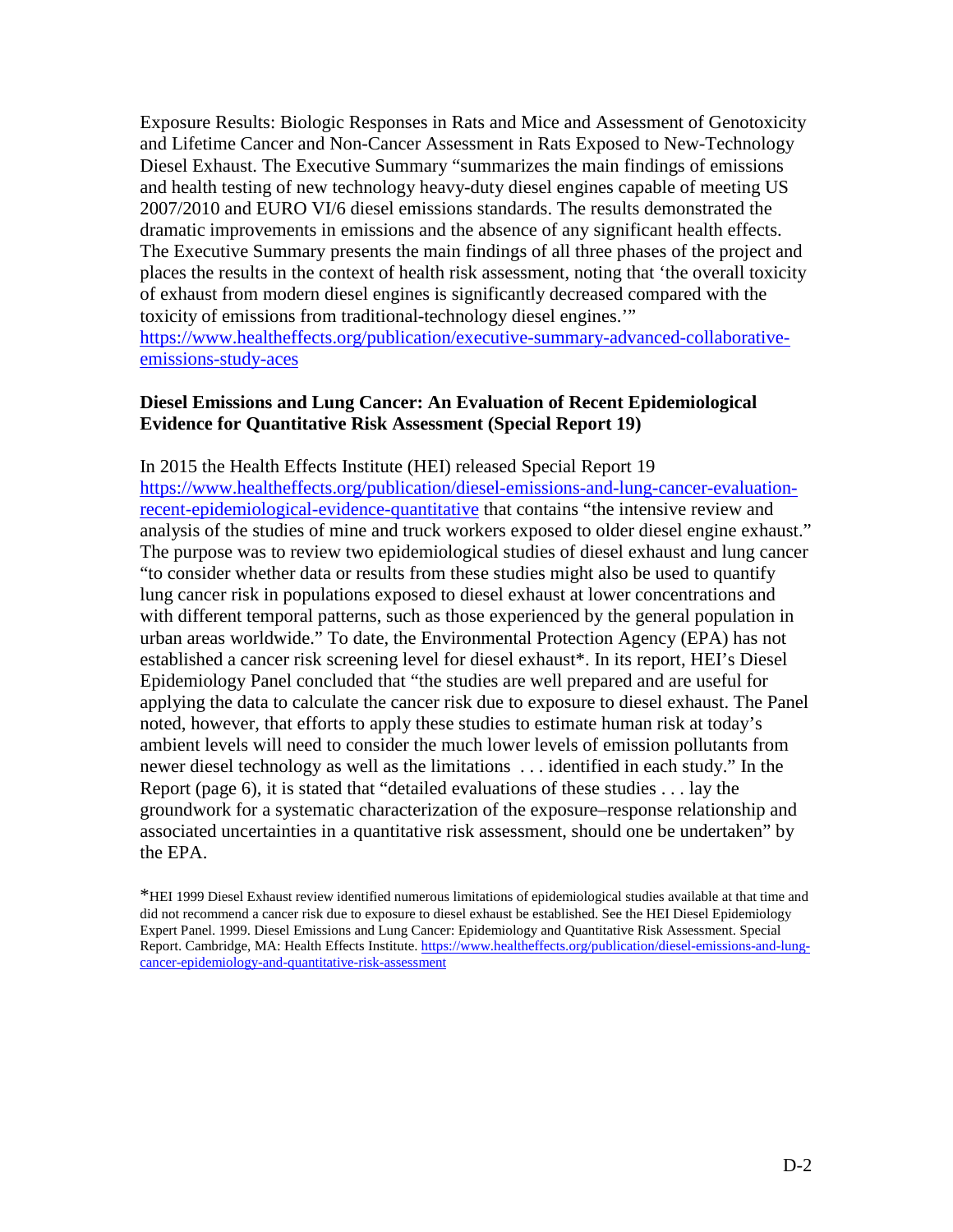# **TRAFFIC-RELATED AIR POLLUTION**

#### **Mobile Source Air Toxic Hot Spot**

Given concerns about the possibility of MSAT exposure in the near road environment, The Health Effects Institute (HEI) dedicated a number of research efforts at trying to find a MSAT "hotspot." In 2011 three studies were published that tested this hypothesis. In general the authors confirm that while highways are a source of air toxics, they were unable to find that highways were the only source of these pollutants and determined that near road exposures were often no different or no higher than background or ambient levels of exposure, and hence no true hot spots were identified. These studies provide additional information:

- Lioy, P.J., et al (2011). Personal and Ambient Exposures to Air Toxics in Camden, New Jersey, Health Effects Institute No. 160, [https://www.healtheffects.org/publication/personal-and-ambient-exposures-air](https://www.healtheffects.org/publication/personal-and-ambient-exposures-air-toxics-camden-new-jersey)[toxics-camden-new-jersey,](https://www.healtheffects.org/publication/personal-and-ambient-exposures-air-toxics-camden-new-jersey) page 137
- Spengler, J., et al (2011). Air Toxics Exposure from Vehicle Emissions at a U.S. Border Crossing: Buffalo Peace Bridge Study, Health Effects Institute No. 158, [https://www.healtheffects.org/publication/air-toxics-exposure-vehicle-emissions](https://www.healtheffects.org/publication/air-toxics-exposure-vehicle-emissions-us-border-crossing-buffalo-peace-bridge-study)[us-border-crossing-buffalo-peace-bridge-study,](https://www.healtheffects.org/publication/air-toxics-exposure-vehicle-emissions-us-border-crossing-buffalo-peace-bridge-study) page 143
- Fujita, E.M., et al (2011). Concentrations of Air Toxics in Motor Vehicle– Dominated Environments, Health Effects Institute No. 156, [https://www.healtheffects.org/publication/concentrations-air-toxics-motor](https://www.healtheffects.org/publication/concentrations-air-toxics-motor-vehicle-dominated-environments)[vehicle-dominated-environments,](https://www.healtheffects.org/publication/concentrations-air-toxics-motor-vehicle-dominated-environments) page 87 - where monitored on-road emissions were higher than emission levels monitored near road residences, but the issue of hot spot was not ultimately discussed.

#### **Traffic-Related Air Pollution: A Critical Review of the Literature on Emissions, Exposure, and Health Effects**

In 2010, HEI released Special Report #17, investigating the health effects of traffic related air pollution. The goal of the research was to synthesize available information on the effects of traffic on health. Researchers looked at linkages between: (1) traffic emissions (at the tailpipe) with ambient air pollution in general, (2) concentrations of ambient pollutants with human exposure to pollutants from traffic, (3) exposure to pollutants from traffic with human-health effects and toxicologic data, and (4) toxicologic data with epidemiological associations. Challenges in making exposure assessments, such as quality and quantity of emissions data and models, were investigated, as was the appropriateness of the use of proximity as an exposure-assessment model. Overall, researchers felt that there was "sufficient" evidence for causality for the exacerbation of asthma. Evidence was "suggestive but not sufficient" for other health outcomes such as cardiovascular mortality and others. Study authors also note that past epidemiologic studies may not provide an appropriate assessment of future health associations as vehicle emissions are decreasing overtime. The report is available from HEI's website at [https://www.healtheffects.org/publication/traffic-related-air-pollution-critical-review](https://www.healtheffects.org/publication/traffic-related-air-pollution-critical-review-literature-emissions-exposure-and-health)[literature-emissions-exposure-and-health.](https://www.healtheffects.org/publication/traffic-related-air-pollution-critical-review-literature-emissions-exposure-and-health)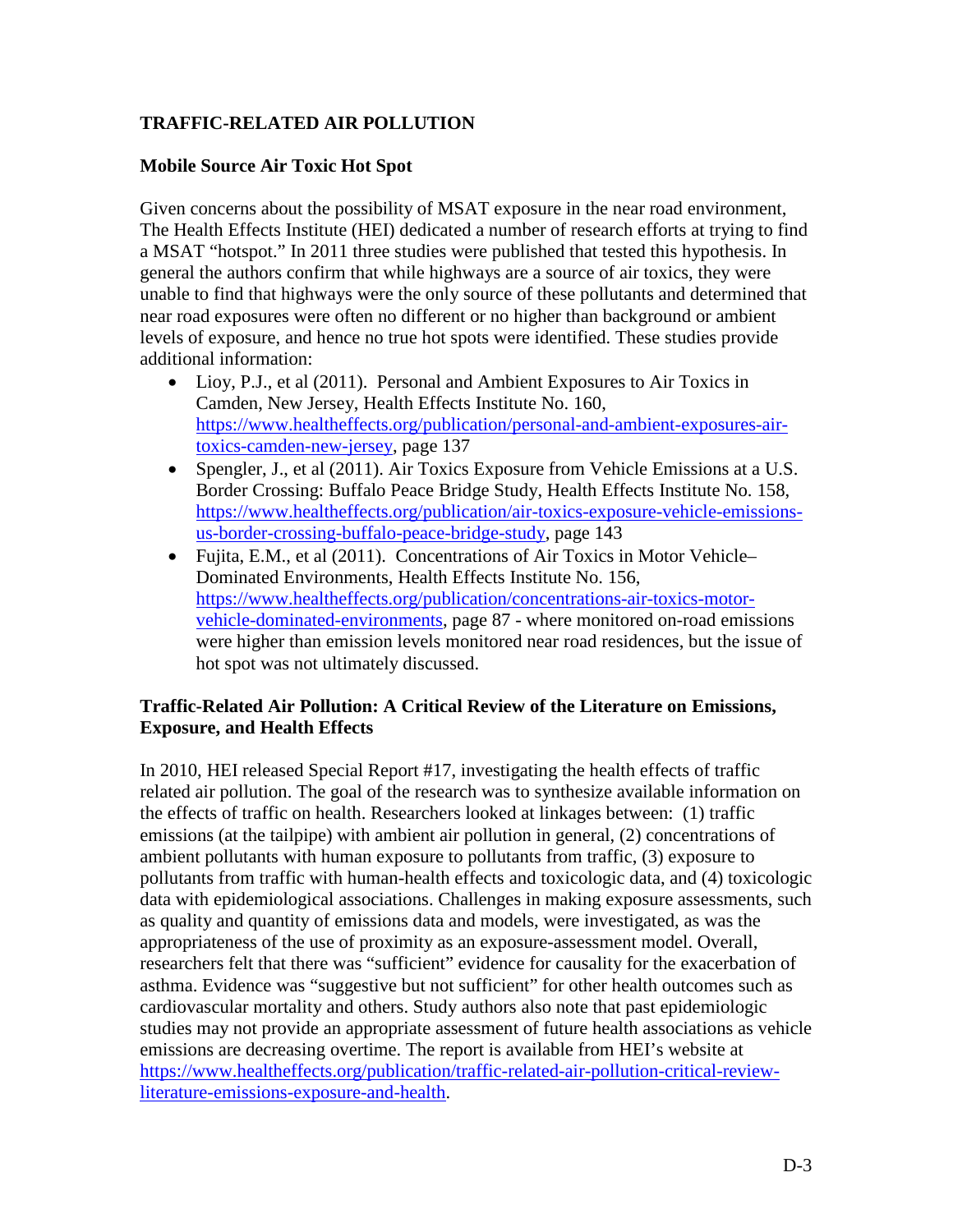#### **HEI SPECIAL REPORT #16**

In 2007, the HEI published Special Report #16: Mobile-Source Air Toxics: A Critical Review of the Literature on Exposure and Health Effects. The purpose of this Report was to accomplish the following tasks:

- Use information from the peer-reviewed literature to summarize the health effects of exposure to the 21 MSATs defined by the EPA in 2001;
- Critically analyze the literature for a subset of priority MSAT; and
- Identify and summarize key gaps in existing research and unresolved questions about the priority MSAT.

The HEI chose to review literature for acetaldehyde, acrolein, benzene, 1,3-butadiene, formaldehyde, naphthalene, and polycyclic organic matter (POM). Diesel exhaust was included, but not reviewed in this study since it had been reviewed by HEI and EPA recently. In general, the Report concluded that the cancer health effects due to mobile sources are difficult to discern since the majority of quantitative assessments are derived from occupational cohorts with high concentration exposures and some cancer potency estimates are derived from animal models. The Report suggested that substantial improvements in analytical sensitively and specificity of biomarkers would provide better linkages between exposure and health effects. Noncancer endpoints were not a central focus of most research, and therefore require further investigation. Subpopulation susceptibility also requires additional evaluation. The study is available from HEI's website at [https://www.healtheffects.org/publication/mobile-source-air-toxics-critical](https://www.healtheffects.org/publication/mobile-source-air-toxics-critical-review-literature-exposure-and-health-effects)[review-literature-exposure-and-health-effects.](https://www.healtheffects.org/publication/mobile-source-air-toxics-critical-review-literature-exposure-and-health-effects)

#### **Going One Step Beyond: A Neighborhood Scale Air Toxics Assessment in North Denver (The Good Neighbor Project)**

In 2007, the Denver Department of Environmental Health (DDEH) issued a technical report entitled *Going One Step Beyond: A Neighborhood Scale Air Toxics Assessment in North Denver (The Good Neighbor Project)*. This research project was funded by FHWA. In this study, DDEH conducted a neighborhood-scale air toxics assessment in North Denver, which includes a portion of the proposed I-70 East project area. Residents in this area have been very concerned about both existing health effects in their neighborhoods (from industrial activities, hazardous waste sites, and traffic) and potential health impacts from changes to I-70.

The study was designed to compare modeled levels of the six priority MSATs identified in FHWA's 2006 guidance with measurements at existing MSAT monitoring sites in the study area. MOBILE6.2 emissions factors and the ISC3ST dispersion model were used (some limited testing of the CALPUFF model was also performed). Key findings include: 1) modeled mean annual concentrations from highways were well below estimated Integrated Risk Information System (IRIS) cancer and non-cancer risk values for all six MSAT; 2) modeled concentrations dropped off sharply within 50 meters of roadways; 3) modeled MSAT concentrations tended to be higher along highways near the Denver Central Business District (CBD) than along the I-70 East corridor (in some cases, they were higher within the CBD itself, as were the monitored values); and 4) dispersion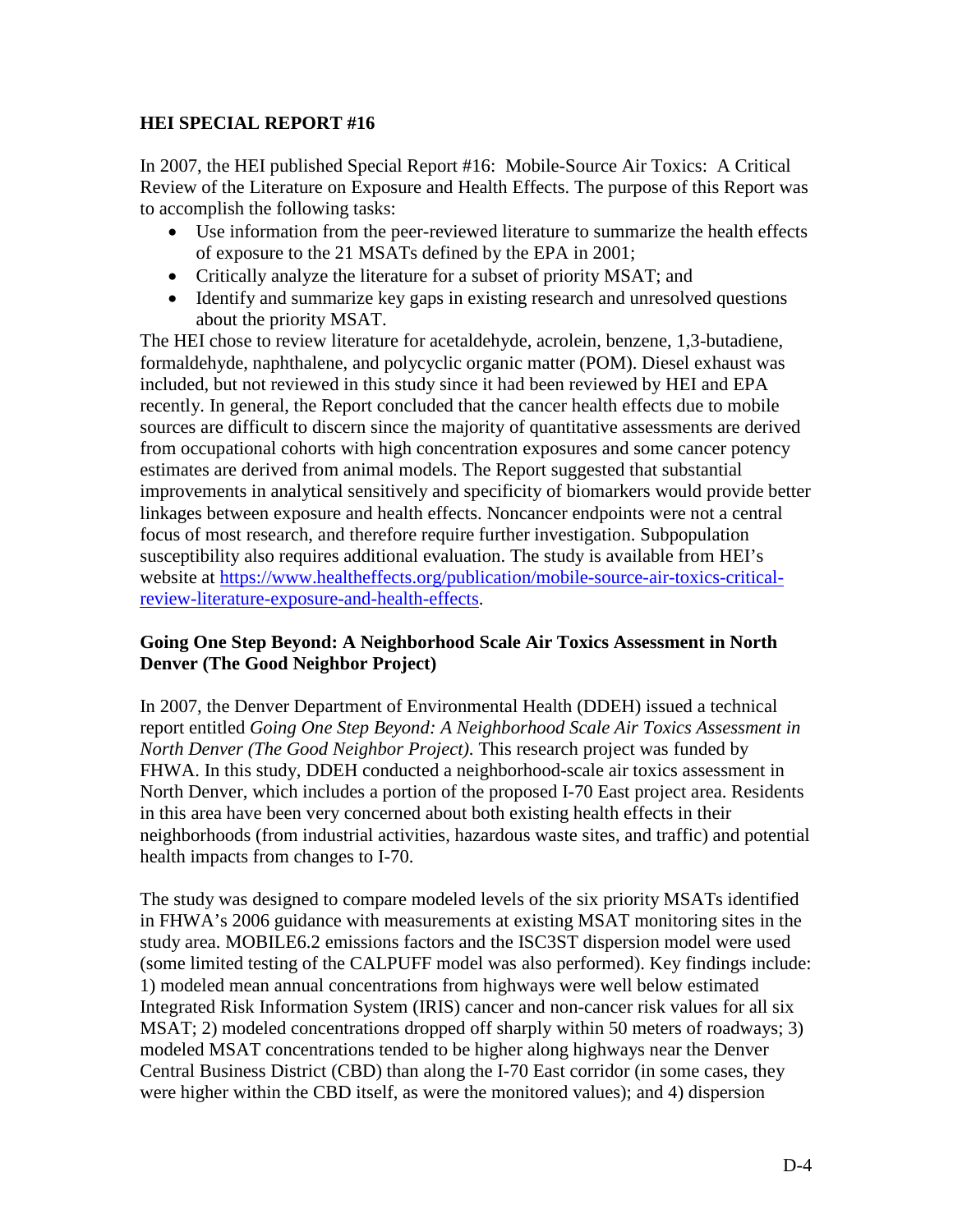model results were generally lower than monitored concentrations but within a factor of two at all locations.

# **KANSAS CITY PM CHARACTERIZATION STUDY (KANSAS CITY STUDY)**

This study was initiated by EPA to conduct exhaust emissions testing on 480 light-duty, gasoline vehicles in the Kansas City Metropolitan Area (KCMA). Major goals of the study included characterizing PM emissions distributions of a sample of gasoline vehicles in Kansas City; characterizing gaseous and PM toxics exhaust emissions; and characterizing the fraction of high emitters in the fleet. In the process, sampling methodologies were evaluated. Overall, results from the study were used to populate databases for the MOVES emissions model. The FHWA was one of the research sponsors. This study is available on EPA's website at: [https://www3.epa.gov/otaq/](https://www3.epa.gov/otaq/emission-factors-research/documents/420r08009.pdf) [emission-factors-research/documents/420r08009.pdf](https://www3.epa.gov/otaq/emission-factors-research/documents/420r08009.pdf)

# **ESTIMATING THE TRANSPORTATION CONTRIBUTION TO PARTICULATE MATTER POLLUTION (AIR TOXICS SUPERSITE STUDY)**

The purpose of this study was to improve understanding of the role of highway transportation sources in particulate matter (PM) pollution. In particular, it was important to examine uncertainties, such as the effects of the spatial and temporal distribution of travel patterns, consequences of vehicle fleet mix and fuel type, the contribution of vehicle speed and operating characteristics, and influences of geography and weather. The fundamental methodology of the study was to combine EPA research-grade air quality monitoring data in a representative sample of metropolitan areas with traffic data collected by State departments of transportation (DOTs) and local governments.

Phase I of the study, the planning and data evaluation stage, assessed the characteristics of EPA's ambient PM monitoring initiatives and recruited State DOTs and local government to participate in the research. After evaluating and selecting potential metropolitan areas based on the quality of PM and traffic monitoring data, nine cities were selected to participate in Phase II. The goal of Phase II was to determine whether correlations could be observed between traffic on highway facilities and ambient PM concentrations. The Phase I report was published in September 2002. Phase II included the collection of traffic and air quality data and data analysis. Ultimately, six cities participated: New York City (Queens), Baltimore, Pittsburgh, Atlanta, Detroit and Los Angeles.

In Phase II, air quality and traffic data were collected. The air quality data was obtained from the EPA Air Quality System, Supersite personnel, and NARSTO data archive site. Traffic data included intelligent transportation system (ITS) roadway surveillance, coverage counts (routine traffic monitoring) and supplemental counts (specifically for research project). Analyses resulted in the conclusion that only a weak correlation existed between PM2.5 concentrations and traffic activity for several of the sites. The existence of general trends indicates a relationship, which however is primarily unquantifiable.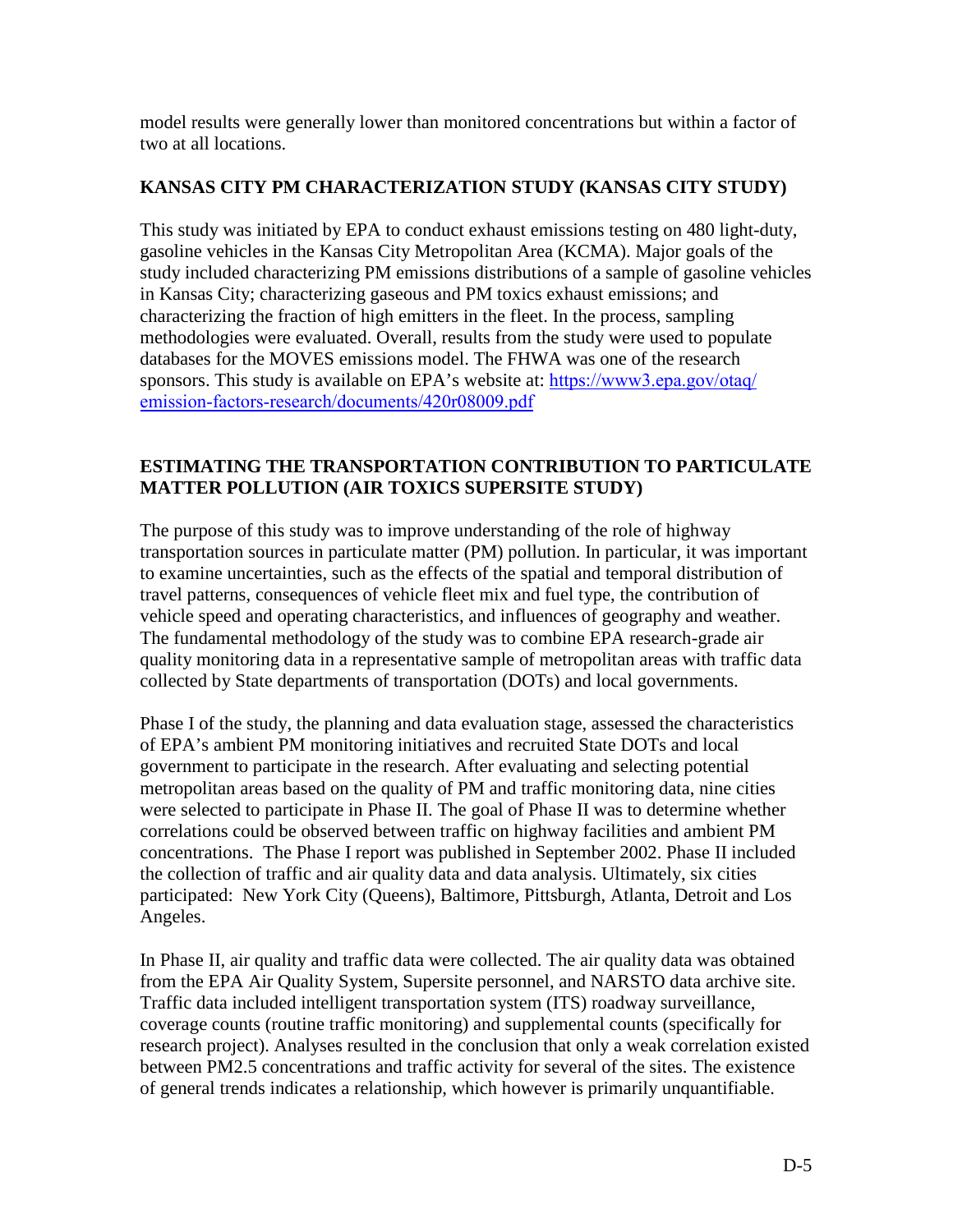Limitations of the study include the assumption that traffic sources are close enough to ambient monitors to provide sufficiently strong source strength, that vehicle activity is an appropriate surrogate for mobile emissions, and lack of knowledge of other factors such as non-traffic sources of PM and its precursors. A paper documenting the work of Phase II was presented at EPA's 13<sup>th</sup> International Emissions Inventory Conference and is available at [http://www.epa.gov/ttn/chief/conference/ei13/mobile/black.pdf.](http://www.epa.gov/ttn/chief/conference/ei13/mobile/black.pdf)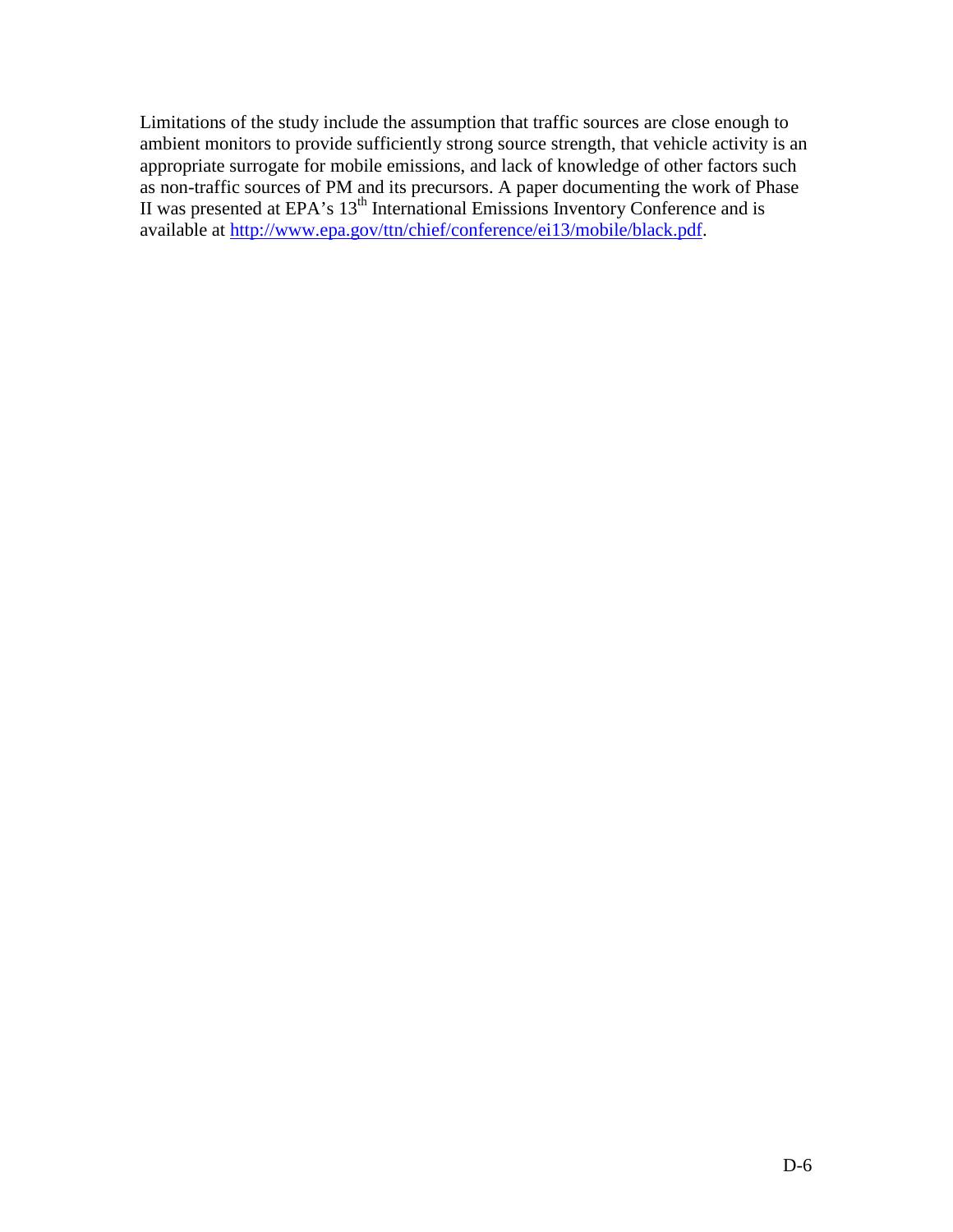## **APPENDIX E – MSAT Mitigation Strategies**

Lessening the effects of mobile source air toxics should be considered for projects with substantial construction-related MSAT emissions that are likely to occur over an extended building period, and for post-construction scenarios where the NEPA analysis indicates potentially meaningful MSAT levels. Such mitigation efforts should be evaluated based on the circumstances associated with individual projects, and they may not be appropriate in all cases. However, there are a number of available mitigation strategies and solutions for countering the effects of MSAT emissions.

#### **Mitigating for Construction MSAT Emissions**

Construction activity may generate a temporary increase in MSAT emissions. Projectlevel assessments that render a decision to pursue construction emission mitigation will benefit from a number of technologies and operational practices that should help lower short-term MSAT. In addition, the Federal Highway Administration has supported a host of diesel retrofit technologies in the Congestion Mitigation and Air Quality Improvement (CMAQ) Program provisions – technologies that are designed to lessen a number of  $MSATS<sup>1</sup>$ 

Construction mitigation includes strategies that reduce engine activity or reduce emissions per unit of operating time, such as reducing the numbers of trips and extended idling. Operational agreements that reduce or redirect work or shift times to avoid community exposures can have positive benefits when sites are near populated areas. For example, agreements that stress work activity outside normal hours of an adjacent school campus would be operations-oriented mitigation. Verified emissions control technology retrofits or fleet modernization of engines for construction equipment could be appropriate mitigation strategies. Technology retrofits could include particulate matter traps, oxidation catalysts, and other devices that provide an after-treatment of exhaust emissions. Implementing maintenance programs per manufacturers' specifications to ensure engines perform at EPA certification levels, as applicable, and to ensure retrofit technologies perform at verified standards, as applicable, could also be deemed appropriate. The use of clean fuels, such as ultra-low sulfur diesel, biodiesel, or natural gas also can be a very cost-beneficial strategy.

The EPA has listed a number of approved diesel retrofit technologies; many of these can be deployed as emissions mitigation measures for equipment used in construction. This listing can be found at: [https://www.epa.gov/verified-diesel-tech/verified-technologies](https://www.epa.gov/verified-diesel-tech/verified-technologies-list-clean-diesel)[list-clean-diesel.](https://www.epa.gov/verified-diesel-tech/verified-technologies-list-clean-diesel)

#### **Post-Construction Mitigation for Projects with Potentially Significant MSAT Levels**

Travel demand management strategies and techniques that reduce overall vehicle-mile of travel; reduce a particular type of travel, such as long-haul freight or commuter travel; or improve the transportation system's efficiency will mitigate MSAT emissions. Examples of such strategies include congestion pricing, commuter incentive programs, and